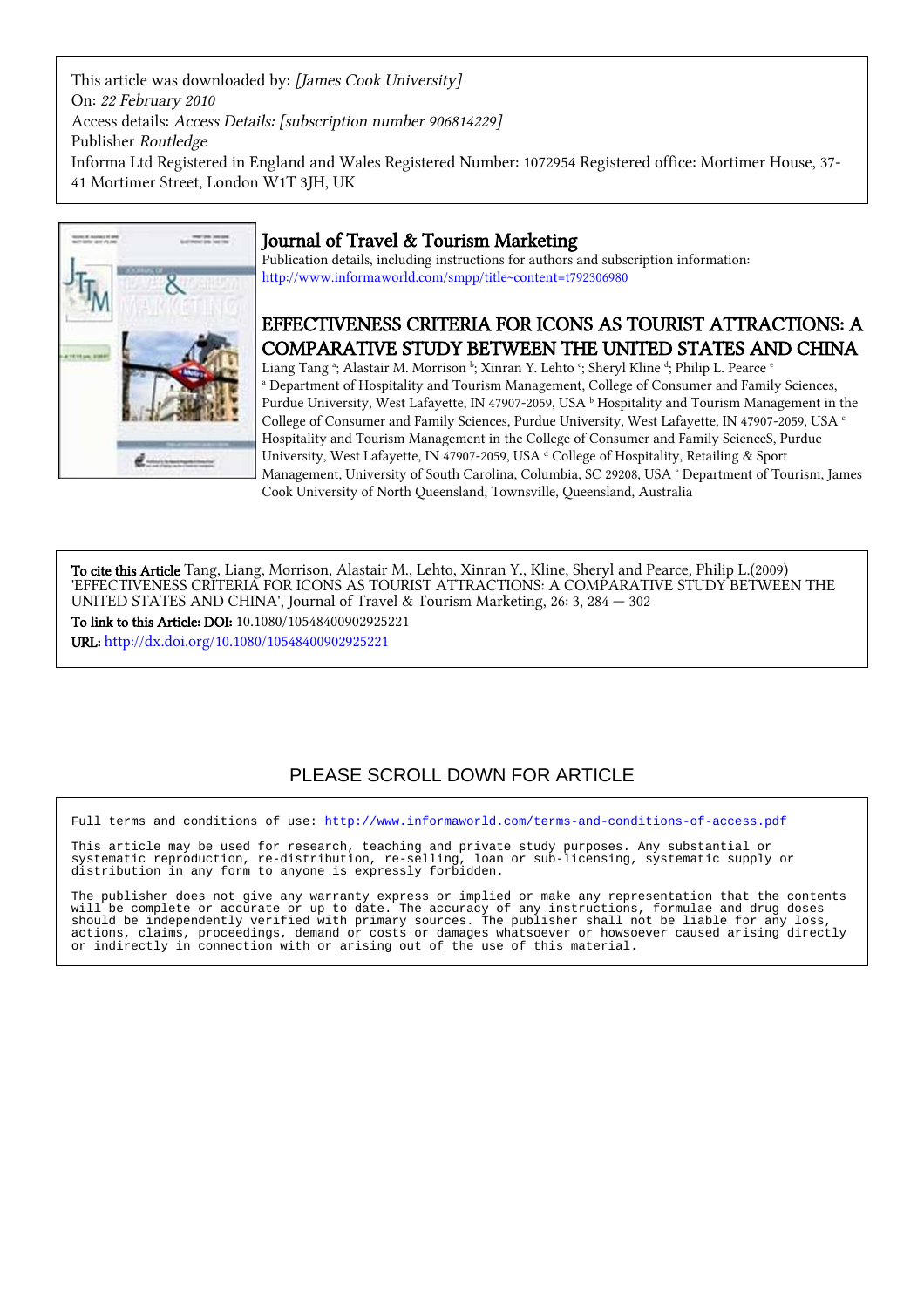# EFFECTIVENESS CRITERIA FOR ICONS AS TOURIST ATTRACTIONS: A COMPARATIVE STUDY BETWEEN THE UNITED STATES AND CHINA

Liang Tang Alastair M. Morrison Xinran Y. Lehto Sheryl Kline Philip L. Pearce

ABSTRACT. As the application of human icons as tourist attractions continues to increase, there is a growing need to better understand how these famous individuals are used by destinations. Based on literature in several relevant fields, such as history, social science, and destination management, effectiveness criteria for icon attractions were analyzed in this study. Three ''situational'' factors influencing the operation of icon attractions (culture, history, and government involvement) were included in these criteria. It also suggested that icon attractions can be evaluated from three aspects: characteristics of icons, organization, and impacts. The applications of icon effectiveness criteria for tourist attractions in the United States and China were compared. The validity and practical value of the effectiveness criteria were demonstrated. Management implications in the utilization of icon attractions were derived.

KEYWORDS. Famous individuals, icon attractions, effectiveness criteria, comparative study

Liang Tang is PhD Student in the Department of Hospitality and Tourism Management, College of Consumer and Family Sciences, Purdue University, West Lafayette, IN 47907-2059, USA (E-mail: tang6@ purdue.edu).

Alastair M. Morrison, PhD, is Distinguished Professor of Hospitality and Tourism Management in the College of Consumer and Family Sciences, Purdue University, West Lafayette, IN 47907-2059, USA (E-mail: alastair@ purdue.edu).

Xinran Y. Lehto, PhD, is Associate Professor of Hospitality and Tourism Management in the College of Consumer and Family Sciences, Purdue University, West Lafayette, IN 47907-2059, USA (E-mail: xinran@ purdue.edu).

Sheryl Kline, PhD, is Associate Professor in the College of Hospitality, Retailing & Sport Management, University of South Carolina, Columbia, SC 29208, USA (E-mail: klines@ gwm.sc. edu).

Philip L. Pearce, PhD, is Professor in the Department of Tourism, James Cook University of North Queensland, Townsville, Queensland, Australia (E-mail: Philip.Pearce@ jcu.edu.au).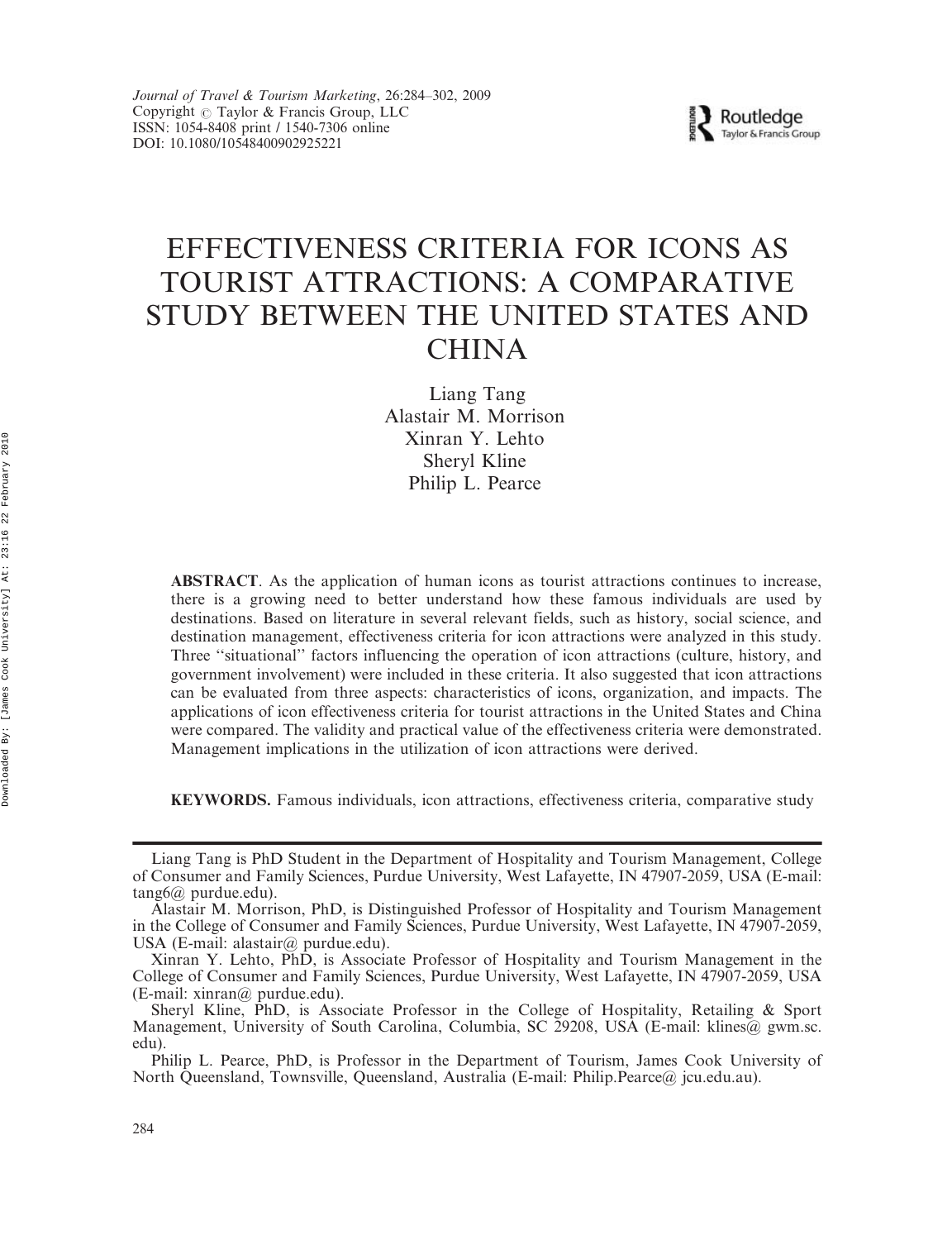#### **INTRODUCTION**

If you dust off your old reference books and look up the word ''icon,'' you will discover that synonyms include "symbol" and "representation.'' The icons used in this study refer to famous individuals, who have become heroes or heroines in their fields. Human society has already several thousands of years of history. In this long process, numerous heroes and heroines have enriched history. Their life stories afford much food for thought and the places where they left footmarks have become special tourist resources and potential attractions. Some famous icons and their related tourist attractions include: William J. Clinton in the Presidential Center and Park in Little Rock, Arkansas in the United States; Alexandre Dumas in Fife Island, Marseille in France; and ZedongMao in Shaoshan, Hunan in China.

Although celebrities have been employed as special tourist resources and potential attractions for many years, the academic research focusing on this theme is minimal. Pearce, Morrison, and Moscardo (2003) first defined famous individuals in their respective fields of human achievement as ''icons'' and their discussion centered on the tourism potential of icons. This qualitative study presented the stages of icon attraction development and marketing, and identified a number of important issues regarding the use of individuals as tourist icons. However, industry practitioners, who look to the literature for practical guidance on effectively employing icons as tourist attractions, will find scant information therein. Having a set of effectiveness criteria for icons is particularly desirable for assessing existing and potential new attractions of this type. Various researchers have already recognized that the generation of icons and their acceptance by the public are closely associated with local history, culture, and governmental involvement in tourism (Jafari, 1987; Kalven, 1988; Katz & Lee, 1992). However, important practical questions remain unanswered. For example, do these factors also influence the operation of destinations when icons are employed as tourist attractions? Is this influence obvious and measurable?What aspects of the performance of destinations are affected? To answer these questions and others, this research study compared the experiences in using icon attractions within destinations in the United States and China. These two countries were chosen for comparison because they potentially demonstrate nearly two opposites in the three situational factors of history, culture, and governmental involvement in tourism. The United States is a young country with cultural values of low power distance and high individualism. China has a 5000-year history and values high power distance and low individualism. The United States supports broad freedom of expression and investment liberalization, which is contrary to the situation within China. It was expected that this comparative analysis might highlight some potential "rules of the game" and effectiveness criteria when employing icons as attractions under different situational conditions. In addition, it was assumed that the research findings would improve the understanding of alternative strategies in different nations and promote the sharing of successful experiences among destination countries. The specific objectives of this research study were to:

- 1. Suggest criteria for measuring the effectiveness of human icons as tourism attractions.
- 2. Test and compare the utilization of effectiveness criteria for icons as tourist attractions in destinations within the United States and China.

## LITERATURE REVIEW

## Utilization of Icons in Subfields of Tourism

Before Pearce and colleagues (2003) put forward the terminology of ''icon attractions,'' scattered discussion on the roles of celebrities in tourism had already been emerging in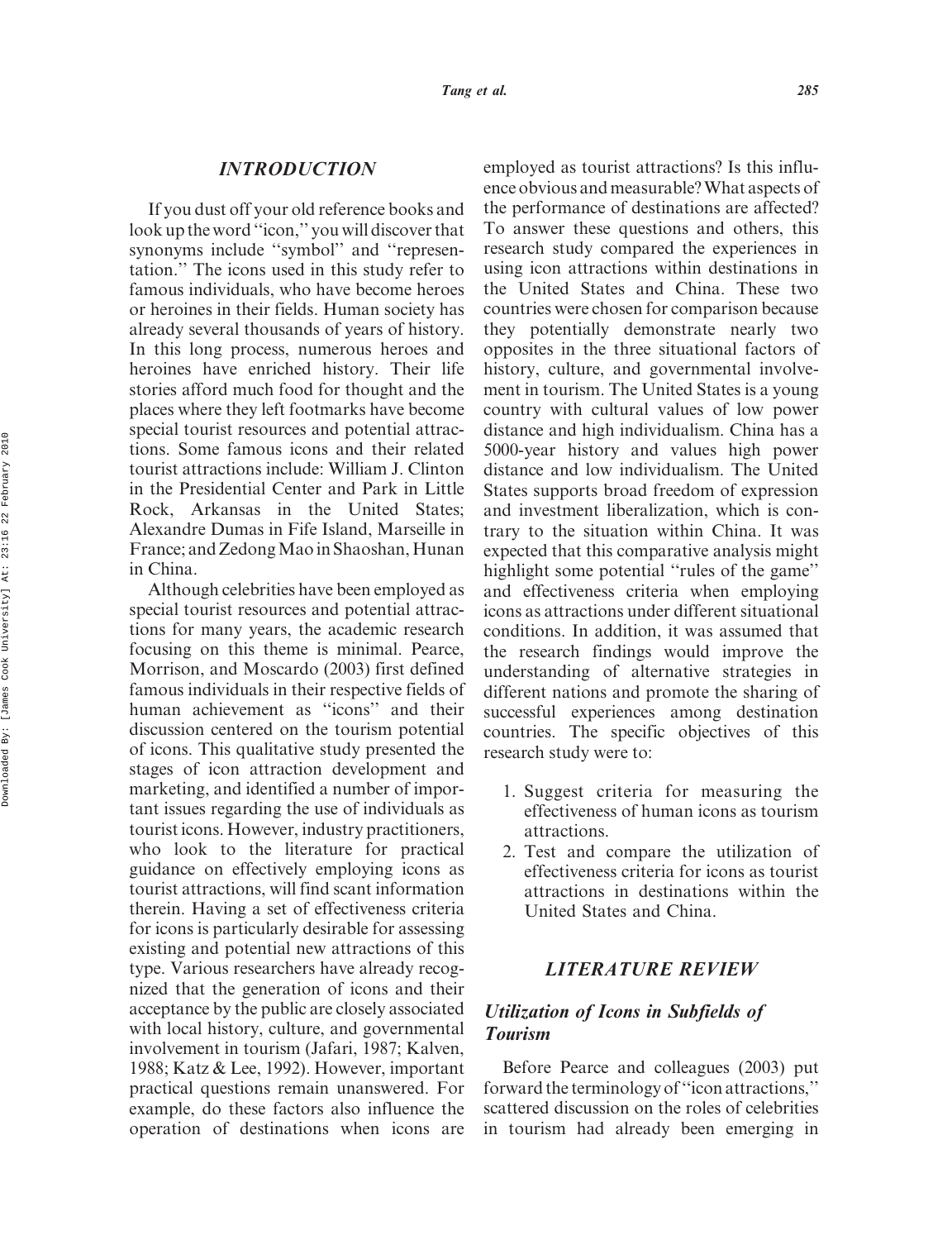several subfields of literary, film, and heritage tourism. In the cases of literary tourism, writers have been acclaimed as great personalities who attract tourists. People visit writerrelated heritage sites to track footmarks they left, seeking inspiration or addendum to their reading (Robinson & Andersen, 2004). A good example is ''Gulliver's Travels'' written by Jonathan Swift. It described the four fantastic voyages of Lemuel Gulliver, which are narratives of vivid imagination. The fantasy element of Liliput now has a physical presence in three theme parks in the United Kingdom and one in Japan. Children visiting these theme parks now have the opportunities to experience the adventure voyages of their icon Guilver (Robinson, 1992). In film tourism, a favorite performer works as impetus to attract tourists, together with other factors in the movie, including a movie's symbolic content, a single event, a location's physical features, and a theme (Beeton, 2001, 2005; Busby & Klug, 2001; Hudson & Ritchie, 2006; Riley, Baker, & Doren, 1998). Good examples of famous performers, popular movies, and their related locations include: Sophie Marceau—Brave Heart—Scotland; Elizabeth Taylor—Little Women—Massachusetts, United States and British Columbia, Canada; and Vivian Mary Hartley—Gone with the Wind—Virginia, United States (Riley et al., 1998).

The discussion of individuals in literary and film tourism refers to different types of icons; whereas the celebrities in heritage tourism focus on the eras of icons, especially historical and modern eras. In heritage tourism research, such frequent expressions as the ''home of,'' ''birthplace of,'' and ''monument to'' attest to the close relationships between famous individuals and specific places. The discussion of iconic personalities both historical and modern is familiar theme in the literature of China tourism (Denton, 2005; Lai, 2004; Li, 2003; Yin, Zhu, & Gan, 2005). Yamashita, Din, and Eades (1997) examined the development of tourism in Mao Zedong (leader of the Communist Party of China)'s home village of Shaoshan. It described the influx of tourists over the years, and analyzed how villagers ''changed a sacred revolutionary memorial into a multipurpose tourist attraction by exploiting Mao.'' Other examples of Chinese celebrities used as tourist attractions include Zhou Enlai (first premier of the People's Republic of China) in Huai An (Zhang, 2001), Wang Zhao Jun (the bestknown ''political bride'' in China) in Guan Xing (Cao, Hu, Liu, & Sun, 2004), and Confucius (Chinese social philosopher) in Qu Fu (Ying, 2001).

Although the role of well-known figures has been acknowledged in the tourism literature, these discussions tend to peripheral, often occurring alongside with or in the context of other tourist attractions. As a result, the unique contribution of iconic individuals is well understood. Pearce and colleagues (2003) proposed the term of ''icons'' to refer to the heroes or heroines in a certain field. In their pioneering effort, the authors focused on the potential of individuals as tourist attractions. They extracted the individuals-related parts in different subfields of tourism, and reviewed the roles of icons as the basis for developing and marketing tourism destinations. Their study could be treated as an avant-courier of the tourist icon topic.

#### The Influence of Culture on Icon Choice

Culture can be explained as variations among groups of people who do things differently and observe the world differently (Cheng, 2001). Cultural differences not only affect tourist behavior, but also influence the marketing and development strategies of destinations (Jafari, 1987). Among several frameworks proposed for assessing differences in cultural values (e.g., Schwartz, 1992; Triandis, 1995; Rose, 1997), Hofstede's (1983, 1984) cultural framework and classification of countries have been widely referenced in marketing and social sciences (Alden, Hoyer, & Lee, 1993; Atuahene-Gima & Li, 2002; Roth, 1995; Wang, 2005; Xu, 2006). Its practical value to the tourism industry was also validated in Mill and Morrison (2006). Hofstede's (1984) culture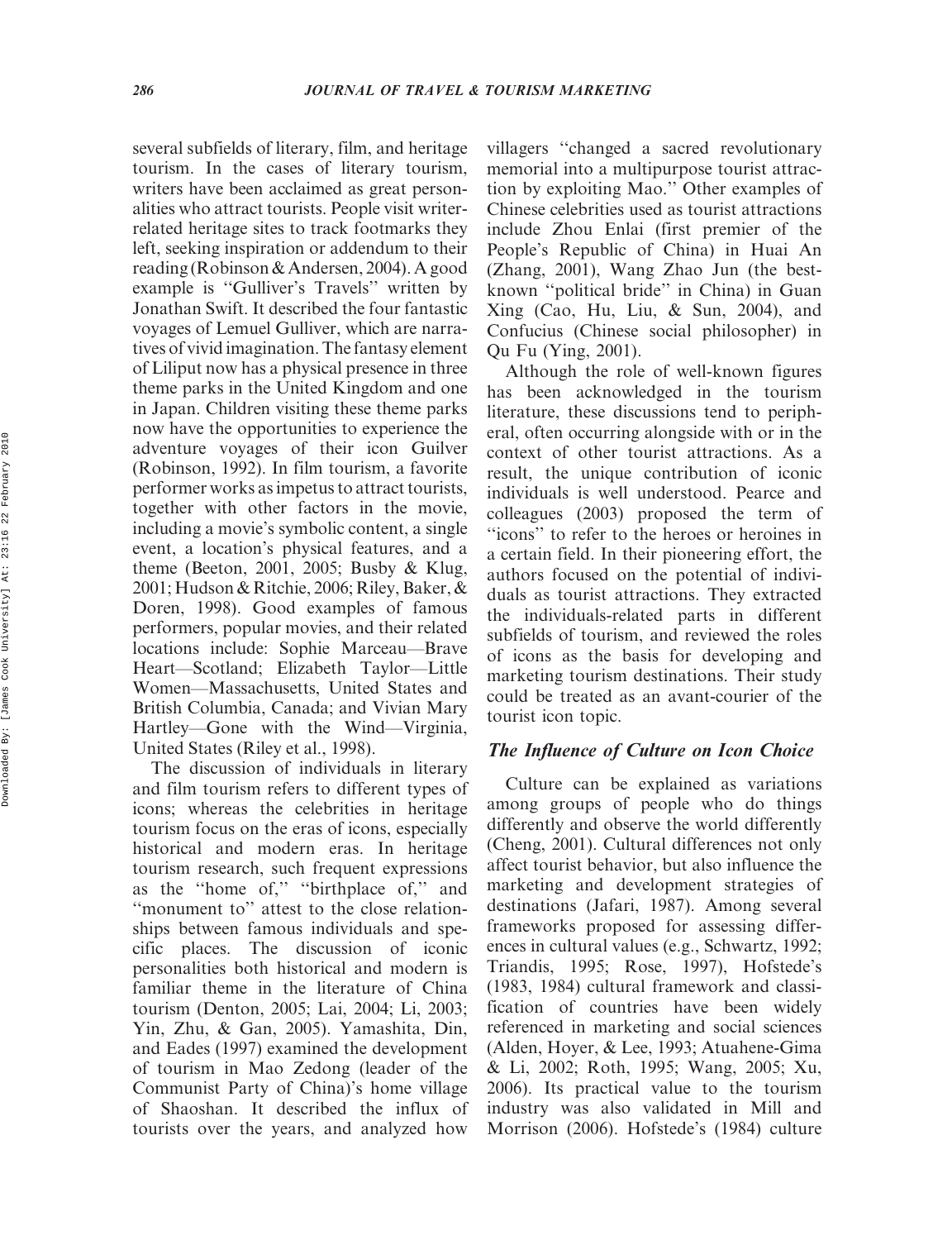framework included four dimensions: powerdistance, uncertainty-avoidance, individualism, and masculinity. He classified over 50 countries into eight specific culture clusters. The United States and China, respectively, belonged to the Anglo and less developed Asian groups. The main differences in the two groups were their value patterns in power distance and individualism. In this research study, it was predicted that the differences in these two value patterns would influence the choices of types of icons employed as tourist attractions.

#### Power Distance

Power distance is a measurement of interpersonal power or influence between a superior and a subordinate (Hofstede, 1985). Individuals with higher levels of power distance are more likely to accept the inequality of power between superiors and subordinates, and deem that superiors are entitled to distinctive privileges (Hofstede, 1983). Contrary to the United States, China is believed to respect and uphold high power distance (Hofstede, 1984). This might explain why the Chinese have a great admiration for fixed hierarchical relationships. Much of these deep-seated beliefs on hierarchy can be traced to the teachings of Confucius, who spoke of the Five Constant Relationships—those between parent and child; elder and younger siblings; husband and wife; elder and junior friends; and ruler and subject (Liu, 2002; Skinner, 1977; Xiao, 2004). This cultural value has been passed down from generation to generation in China for thousands of years (Chu & Ju, 1993; Peng, 2006). It partially explains why historical figures or icons are more highly respected in China than modern and contemporary celebrities.

#### Individualism

In individualist cultures, distinctiveness and autonomy are more appreciated. The society esteems people who show initiative or work well independently. Collectivism, in contrast, is marked by closely linked

individuals who are inclined to give priority to the interests of their in-group before their own (Earley & Gibson, 1998; Triandis, 1995). Chan (1986), Ho (1979), and Qin (2005) showed that a primary distinction between the U.S. and Chinese cultures is the difference in the individualism-collectivism dimension. The U.S. society is acknowledged for its rugged individualism, and the acceptance for individuals to separate themselves from others and the group (Spence, 1985). China, conversely, has stressed the importance of family, social benefits, and collective actions, while devaluing personal goals and achievements (Li, 1978; Oh, 1976; Qin). The cultural difference between the two nations is also reflected in the adoration of idols. For example, as outstanding members of teams, individual sports stars get more attention and appreciation from the U.S. public. In contrast, the Chinese prefer to remember the team or team name, rather than the individuals within the team.

Taken as a whole, the overall culture of a society appears to directly affect the icons esteemed by the public. Furthermore, culture may have an effect on the types of individual icons that are selected as tourist attractions. Therefore, the overall culture of a society is proposed as a situational factor in the conceptual model of effectiveness criteria for icons as tourist attractions (Figure 1).

## The Influence of History on Icon Choice

Like culture, history may also have some impact on human icon generation and admiration in a society. Rapid development in a short period of time helps explain why variation and novelty are highly valued in U. S. society (Kasser & Ryan, 1996; Messner & Rosenfeld, 1994). The history of innovation has dictated that celebrities successfully breaking old norms and conventions, reforming, and innovating in their fields are readily accepted by the public as icons in the United States (Torres, 2004). The ''open mind'' also helps to explain the diversity of human icons in the United States (Frith & Wesson, 1991; Katz & Lee, 1992).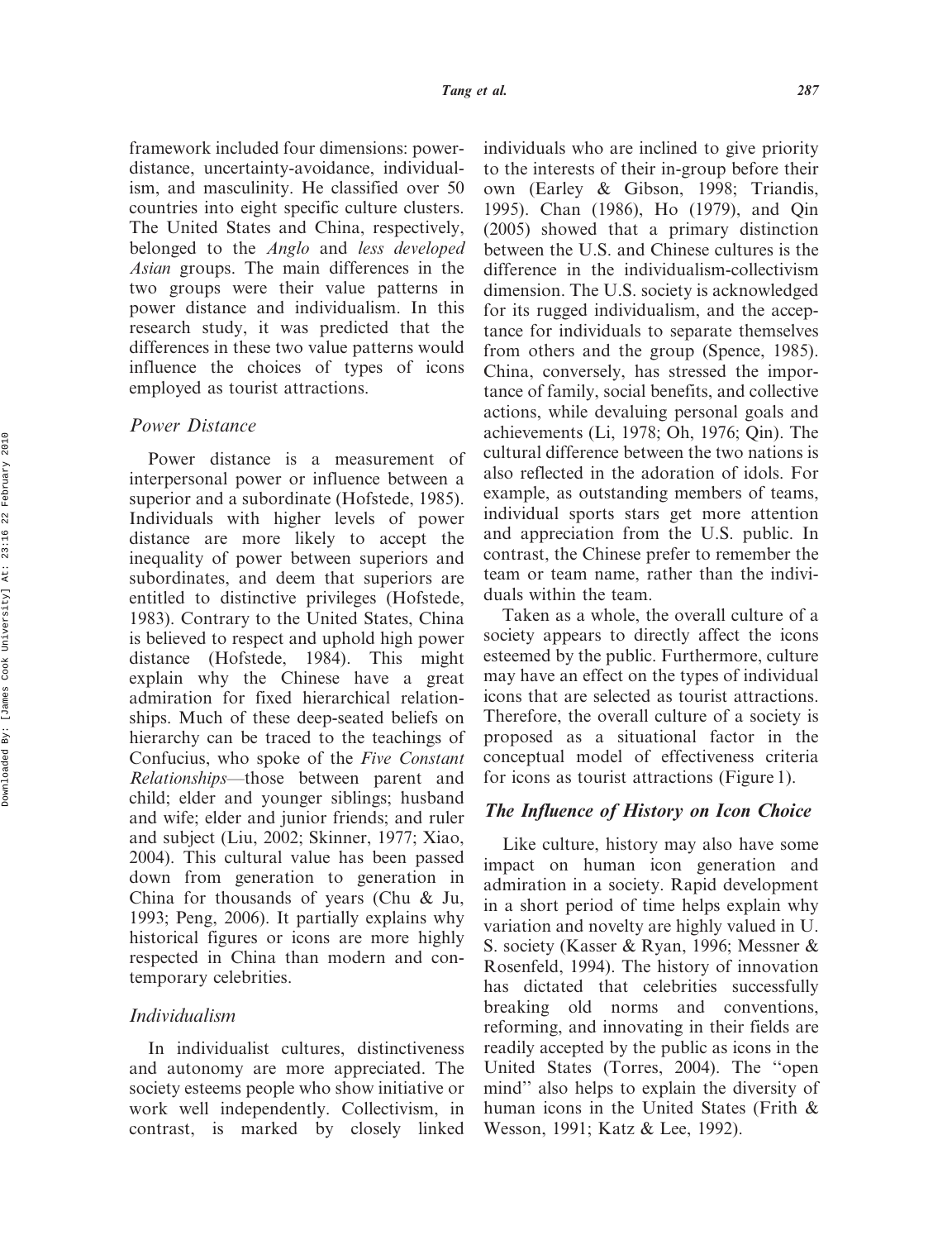

FIGURE 1. Conceptual Framework for the Study

In stark contrast to the United States, China has a long 5,000-year history. It has experienced primitive, slave, feudalist, semifeudalist, semicolonial, and socialist societies. Thirty-eight centuries were in slave and feudalist societies. A macro history of China is by no means just a political tract. The long and colorful history of the dynasties in China has produced many human icons in the monarchs themselves, as well as dignitaries from noble families (Huang, 1997; Jiang & Jiang, 2004; Xia, 2001). Additionally, the great admiration of literary and art figures from China's ancient times cannot be overlooked. These icons included Lao Tzu, Confucius, and Mengzi, to name but a few. They played an important role in affecting the public's opinions and attitudes toward governments and rulers in slave and feudalist societies. This role elevated these writers, artists, and philosophers to icon positions among Chinese people (Chang, 1983; Lai, 2004; Zhao, 2004).

## The Influence of Government on Development of Icons as Tourism Attractions

The public's admiration of icons and whether this can be parlayed into tourist attractions may also be constrained or encouraged by government policies and

directives, especially on freedom of expression. Government disposition can be directly related to tourism investment plans and programs.

Freedom of expression is the rights to freedom of ''speech'' and ''publication/the press'' (Kramer, 2002; Langton, 1990, 1993). In practice, the right to freedom of expression is not absolute in any country or cultural setting. The degree of freedom is mainly decided by the conditions of a country and government's attitudes (Baker, 1989; Du, 2001; Fish, 1994; Li & Yang, 2003). For example, the censorship of Chinese government is strict, especially with regard to some sensitive topics, such as the free Tibet movement, and Taiwan as an independent state (Congressional-Executive Commission on China [CECC], 2006; Li & Zheng, 2004; Yang, 2002b). The United States has acknowledged the importance of freedom of expression to defend democracy and grow as a nation. However, some types of speech regarded as damaging to individual interests or harmful to society as a whole are banned or restricted (Kalven, 1988; Raz, 1986; Riley, 1998; Sunstein, 1994). The different degrees of censorship and freedom of expression in China and the United States may affect the popularity and visibility of certain famous individuals. An obvious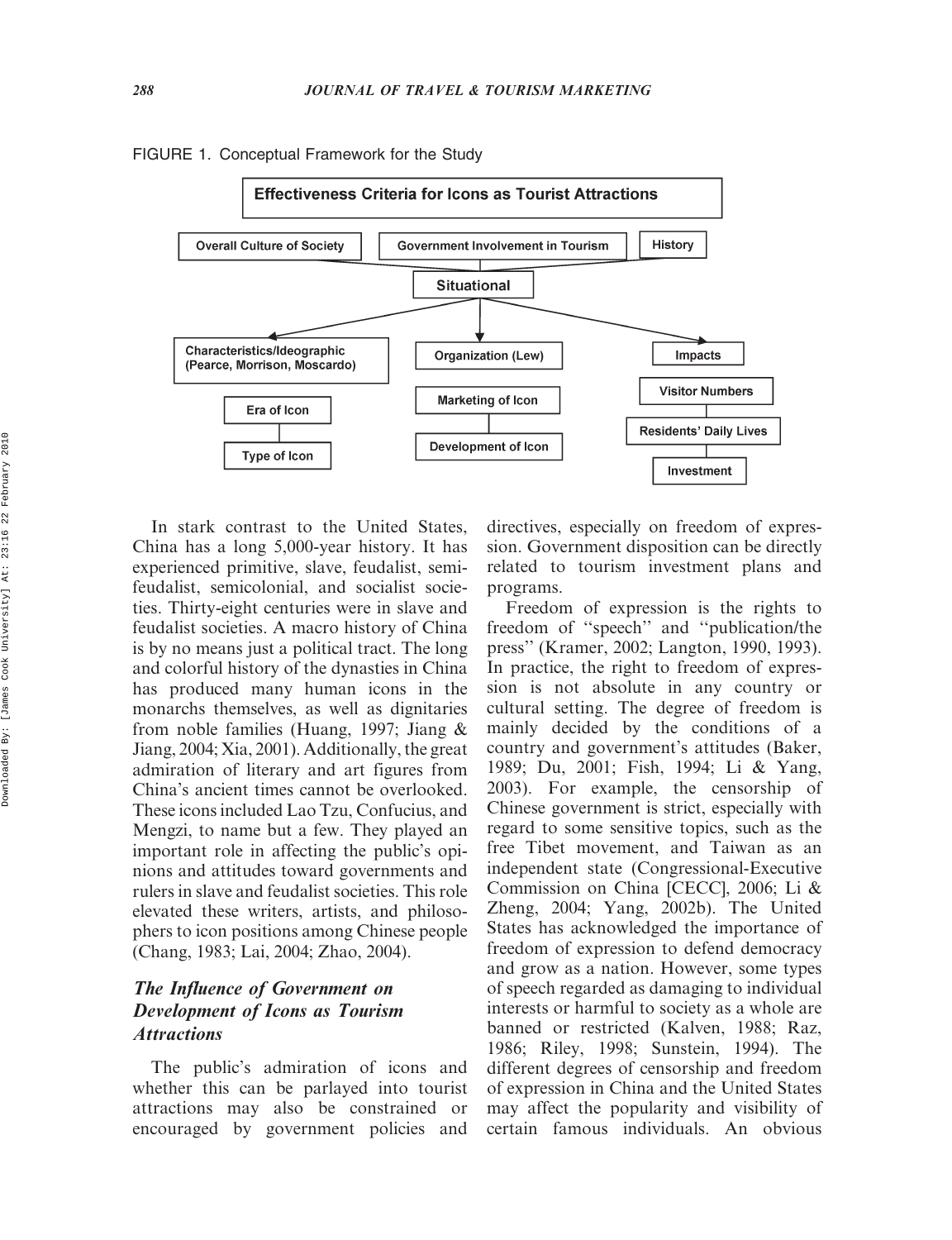example is the visibility accorded to criminals and antiheroes, which tends to be much greater in Western countries such as the United States.

Because the tourism industry in China is at its early stage under marketing economy, government intervention exists in tourism planning, development, and marketing. At present, the central government is still the investment dominant (Hao, 2001; Yang, 2002a; Zhang, 2002). Investment from nonpublic owned enterprises and foreign investors are comparatively few (Li, 2002; Liu, 2006). It is understandable that government agencies are unlikely to finance or allow private and foreign capital to invest in attractions related to criminals or antiheroes. This is a vastly different situation than in the United States, which has a long history of investment liberalization both at home and overseas (World Trade Organization, 1999; Zarsky, 1999). Funding from nontourism corporations, communities, and private grants are common investment sources in U.S. destinations (Watt, 2006). It decides the comparative flexibility of investment on attractions around such figures as Al Capone and John Dillinger. Since government's censorship on freedom of speech and investment in tourism directly affect the marketing and development of icon attractions, government involvement was included as a situational factor in the conceptual model of the effectiveness criteria for icons as tourist attractions (Figure 1).

## Three Approaches to Analyze Icon Attractions

Lew (1987) suggested that three approaches exist in the study of tourist attractions: the ideographic definition and depiction of attraction categories; the organization and development of attractions; and the cognitive awareness and experience of tourists at these tourist attractions. The ideographic/characteristics perspective is identified as the uniqueness of the site. Generally, ideographic/characteristics studies of attractions classify sites according to

common themes. Pearce and colleagues (2003) classified icons into three eras: historic, modern, and contemporary. Historic icons referred to famous individuals in the 17th century or before. Modern icons were defined as well-known persons in the 18th or 19th centuries. Contemporary icons represented renowned individuals in the 20th or 21st centuries. Pearce et al. also identified more fully the categories of individuals as tourist attraction icons—including political icons, entertainers (film, music/film), sports icons, criminal/antiheroes, explorers, inventors, literary/artistic figures (poets, novelists, artists, musicians/composers), mythical figures/book characters, royalty, military figures, religious figures, and business/ philanthropy icons. These classifications of icons according to eras and types were used in the questionnaire design for this study.

The second approach of Lew's (1987) tourist attraction framework—the organizational approach—identified a set of typologies and schemes that focus on the capacity and spatial organization of attractions. From the organizational perspective, the individual icon issue is located within a development and marketing framework (Pearce et al., 2003).

For the sustainable development of destinations, a suitable balance must be established among the interests of tourists, local communities, and destination operators (Bramwell & Lane, 1993; Garrod & Fyall, 2000). However, overspecifying the various factors to fully reflect the concerns of all three groups would have greatly increased the complexity of this research study, especially in the information required from respondents. Therefore, only the direct and apparent impacts of icon attractions suggested by Pearce et al. (2003) were considered: visitor numbers drawn by icon attractions; effects on residents' daily lives; and scale of investment by destination operators.

Based on the literature review above, the conceptual framework for this study was established (Figure 1). This effectiveness criteria for icons as tourist attractions covered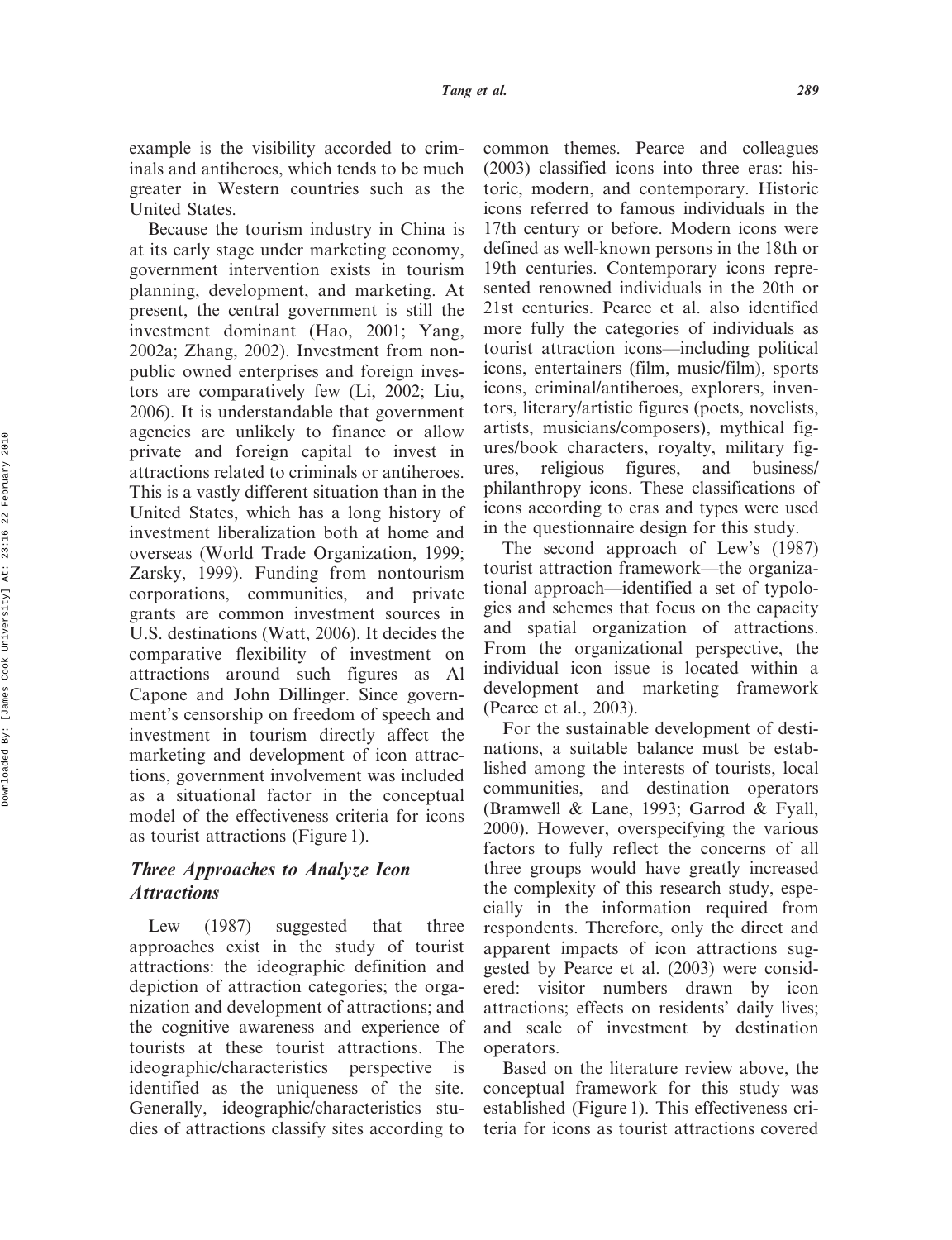the three situational factors and the three impacts of icon utilization as tourist attractions. The effectiveness criteria were then used as the basis for designing the survey questionnaire, and analyzing and interpreting the results of the study.

## **METHODOLOGY**

#### Questionnaire Design

A preliminary list of questions measuring the three aspects of icon utilization as tourist attractions in the effectiveness criteria were from the research literature (Lew, 1987; Mill & Morrison, 2006; Pearce et al., 2003). Exploratory in-depth interviews were conducted with the executives from 10 randomlychosen members of Destination Marketing Association International (DMAI) in the United States. The interviews began with an evaluation of the effectiveness criteria of icons as tourist attractions, and concluded with a wide-ranging discussion on whether the preliminary list of questions could effectively measure the factors in the conceptual framework. One of the authors, bilingual in English and Chinese, used the same process with the leaders from ten 4A destinations (explained later) in China.

Then, the preliminary questionnaire was designed using the suggestions from the executives of the destinations in the United States and China. A pretest of the questionnaire was conducted by asking several tourism and marketing faculty, and graduate students to review and comment on the questions. Refinements and corrections were made accordingly. Finally, the modified English questionnaire was translated by two bilingual people whose mother language was Chinese, and then a back-translation was made by two bilingual authors whose mother language was English (Brislin, Lonner, & Thorndike, 1973). Ten Chinese graduate students were involved in the pretest of the Chinese questionnaire. This guaranteed the equivalence between the English meaning of various concepts, phrases, and even words, and that in the Chinese language. Some modifications were made as some words or phases had no exact comparable Chinese translation (Brislin, 1980).

#### Sampling and Survey Instrument

The goal of sample equivalence was uppermost due to the cross-cultural nature of the study (Craig & Douglas, 2000). In the United States, 521 member organizations of DMAI were chosen, after a 2-month website evaluation by the authors indicated there was a large amount of information about icon attractions. The researchers chose the 530 tourism bureaus (city and county tourism bureaus) governing 4A, 3A, 2A and A tourism destinations in China, which was announced by the National Tourism Bureau of China in 2004. The 4A, 3A, 2A and A tourism destinations are a classification based on their quality as evaluated by the National Tourism Bureau of China. The destinations are certified only when they could reach the standard on sightseeing, transportation, marketing attractiveness, and other criteria. The destination quality increases from A to 4A. Through comparison of the sample numbers, destination size, and whether icon attractions were included, the two samples in the United States and China were believed to be comparable.

The study used a web-based survey created in FrontPage 2002. In the United States, e-mail messages were sent along with the survey's website address (URL) to the members of DMAI. Respondents filled out and submitted the questionnaire online. Because e-mails on websites were either not available or were outdated, the tourism bureaus in China were telephoned and asked for the e-mail addresses of executives. If the e-mail addresses were not available, the surveys were completed by telephone.

#### Data Analysis

The data from multiple-choice questions were statistically analyzed by frequencies and chi-square tests with the Statistical Package for Social Sciences 11.0. One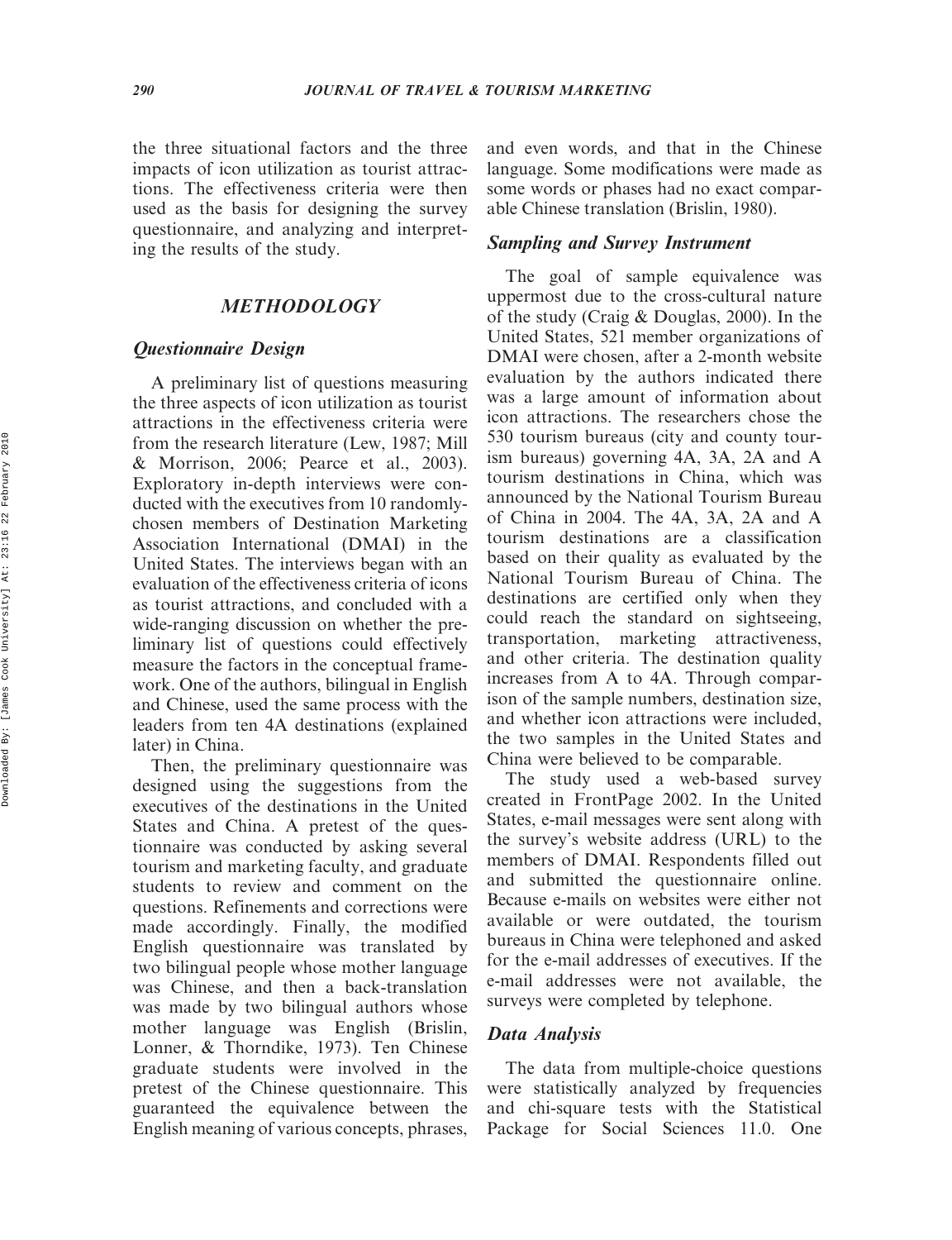open-ended question was also created to allow executives a chance to talk about their development projects. For the questionnaires in English collected from the U.S. destinations, CATPAC II was used to extract the words with highest frequency. Because CATPAC II and its associated programs cannot read Chinese characters, Microsoft Word was employed to check the frequency of words. Microsoft Word has the function of ''replace.'' The frequency of meaningful words (sometimes several Chinese characters) was checked by ''replace'' and the words with the same and similar meanings were combined together physically. The top 25 words most frequently shown from the responses of executives in China were used for comparison with that from the responses of executives in the United States. To test whether the ''replace'' function in Microsoft Word produced similar results as CATPAC II, 32% of the top 25 words (eight words) from the responses to the open-ended question selected by CATPAC II were tested again by the ''replace'' function in Microsoft

Word. The formula used here was: Sum of the frequencies of the eight words checked by CATPAC II/Sum of the frequencies of the eight words checked by Microsoft Word). The result was 91.2%. Since the result was higher than 90%, the "replace" function in Microsoft Word could be used to substitute for CATPAC II to check the frequencies of words.

#### RESULTS

## Characteristics of Icons as Tourist **Attractions**

The executives were asked what eras of icons were actually used in attracting tourists to destinations (Table 1). Because icons with different eras possibly exist in the same destination, multiple choices could be checked when executives answered the question. Among the destinations in the United States, a majority of 69.8% employed contemporary icons to attract tourists. Another

| Eras of Icons Used in Destinations to Attract Tourists  |                                     |                                    |        |            |  |  |  |
|---------------------------------------------------------|-------------------------------------|------------------------------------|--------|------------|--|--|--|
| Eras of Icons***                                        | <b>United States</b><br>$(n = 129)$ | China<br>$(n = 127)$               |        | Sig. Level |  |  |  |
| Historic                                                | 30.2%                               | 63.0%                              | 18.191 | $0.000*$   |  |  |  |
| Contemporary                                            | 69.8%                               | 40.2%                              | 14.842 | $0.000*$   |  |  |  |
| Modern                                                  | 46.0%                               | 33.1%                              | 3.022  | 0.082      |  |  |  |
| Types of Icons Used in Destinations to Attract Tourists |                                     |                                    |        |            |  |  |  |
| Types of Icons***                                       | <b>United States</b><br>$(n = 129)$ | China<br>Chi-square<br>$(n = 127)$ |        | Sig. Level |  |  |  |
| Sports                                                  | 63.4%                               | 20.3%                              | 49.219 | $0.000*$   |  |  |  |
| Entertainers                                            | 63.4%                               | 30.5%                              | 28.108 | $0.000*$   |  |  |  |
| Criminals/antiheroes                                    | 22.1%                               | 0.0%                               | 31.909 | $0.000*$   |  |  |  |
| Literary/artistic figures                               | 9.2%                                | 48.4%                              | 48.939 | $0.000*$   |  |  |  |
| Royalty                                                 | 20.6%                               | 43.8%                              | 15.918 | $0.000*$   |  |  |  |
| Explorers                                               | 29.0%                               | 13.3%                              | 9.573  | $0.002*$   |  |  |  |
| Religious figures                                       | 21.4%                               | 28.9%                              | 1.954  | 0.162      |  |  |  |
| Military figures                                        | 34.4%                               | 30.5%                              | 0.445  | 0.505      |  |  |  |
| Mythical figures/book characters                        | 38.2%                               | 32.0%                              | 1.070  | 0.301      |  |  |  |
| Inventors                                               | 22.9%                               | 25.0%                              | 0.157  | 0.692      |  |  |  |
| Political                                               | 40.5%                               | 41.4%                              | 0.024  | 0.877      |  |  |  |
| Business/philanthropy                                   | 13.7%                               | 14.1%                              | 0.006  | 0.94       |  |  |  |

TABLE 1. Characteristics of Icons as Tourist Attractions

Note. \*\*\*These two questions asked multiple responses.

 $*_{p}$  < .01.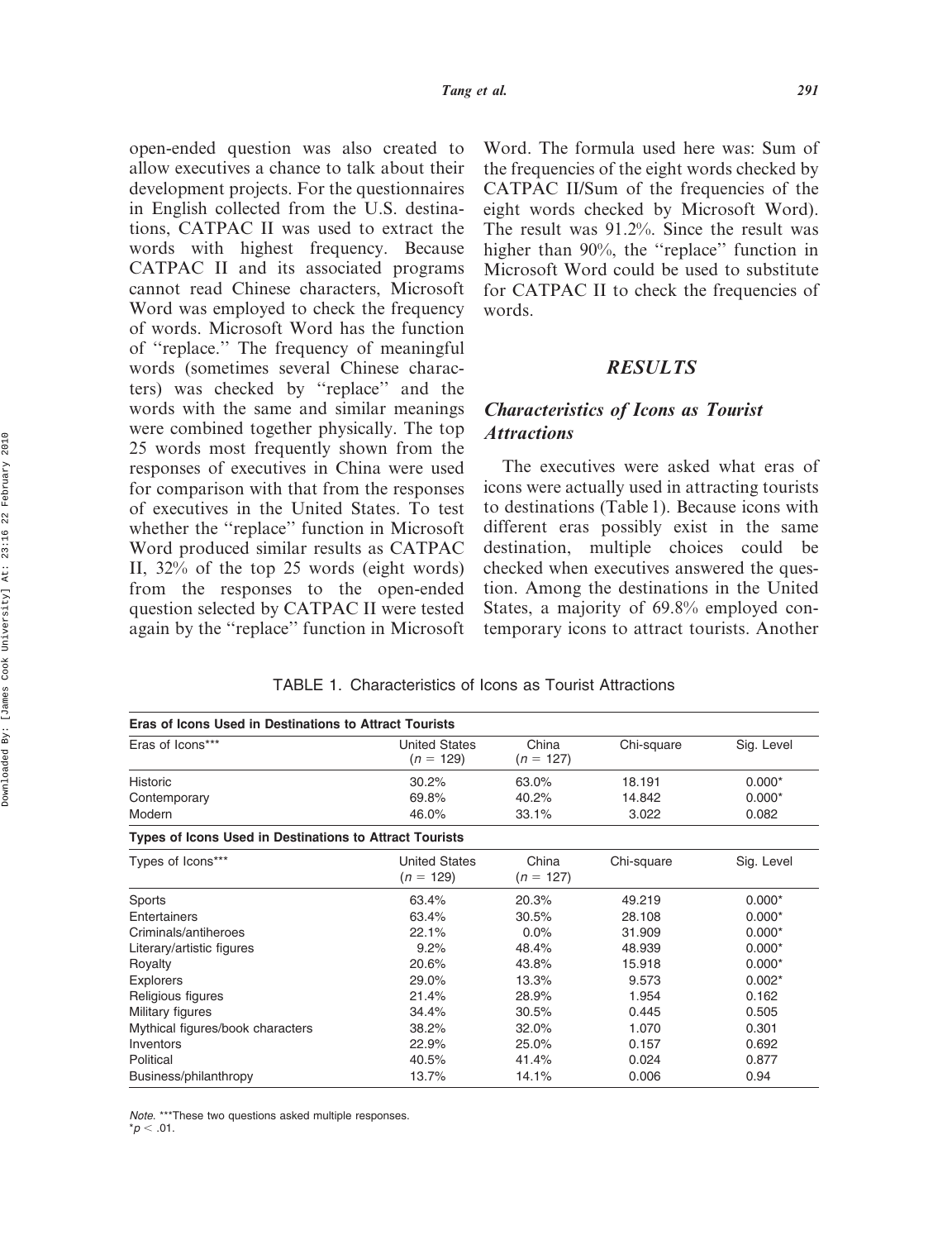46% utilized modern and 30.2% used historical icons. In contrast, some 63% of the destinations in China used historical icons, while 40.2% employed contemporary icons and 33.1% utilized modern icons as tourist attractions. The difference between the two countries was significant ( $p = .000$ ).

As mentioned in literature review, China is a country with high power distance, which explains its appreciation on fixed hierarchical relationships. This cultural value has accumulated for 5,000 years. Celebrities from ancient times are embedded in the Chinese culture, and are more respected and admired than modern and contemporary icons. Contrary to China, the United States lacks power distance. The public pays more attention to events happening around them and the celebrities that are active today. Moreover, the longer history of China has left many heritage and cultural resources related to these historical icons, and these resources are not as plentiful in the United States.

The main differences in the types of icons employed between the United States and China were sports celebrities (63.4% versus 20.3%), entertainers (63.4% versus 30.5%), criminals/antiheroes (22.1% versus 0.0%), royalty (20.6% versus 43.8%), literary/artistic figures (9.2% versus 48.4%), and explorers (29.0% versus 13.3%). The difference in sport celebrities' use in the destinations can be explained by variation in the individualism value between the two countries. The high level of appreciation of individualism in the United States focuses the public's attention on the performance of individual sport stars, whereas the Chinese prefer to remember the name of a team rather than a specific team member.

Entertainers were also much more used by the U.S. destinations. As mentioned earlier, tourism investment sources in the United States are much more diversified. Despite the instability of the reputations of entertainers, often lowered through public scandals and other losses in popularity, investors still maintain an interest in using them as tourist attractions. The investment-dominant Chinese governments show a more conservative attitude towards employing ''unstable'' icons such as entertainers, in contrast to "stable" revered people from China's history.

It is interesting to note the difference in the use of criminals/antiheroes between the destinations in the two countries. As mentioned above, the Chinese government has some censorship on the freedom of expression and plays a dominant role in tourism investment ventures. These realities eliminate the possibility of employing celebrities in destinations that violate the political philosophy of the Chinese government. The United States pursues high freedom of the expression and investment liberalization in tourism, and this helps to explain the existence of criminals/antiheroes as attractions.

History as one situational factor influencing the operation of icon attractions helps explain the differences in the employment of royalty, literary/artistic figures, and explorers between the two countries. The admiration to royalty and literary/artistic figures in China has at least a 3,800-year history. The long accumulation of beliefs cannot be changed in a short time. As a young country, the United States has a much briefer history and it upholds a spirit of innovation and reform. Explorers as icons representing novelty and individualism are celebrated by the U.S. public.

#### Organization of Icon Attractions

#### Marketing of Icon Attractions

The DMO executives in China and the United States were asked their opinions about their marketing practices related to icon tourist attractions (Table 2). The first question the DMO executives discussed was the best ways to promote icons as tourist attractions. Table 1 shows that the U.S. DMO executives assigned the Internet/Web  $(33.1\%)$  and visitor guides  $(25.4\%)$  the top two rankings. TV/radio (14.6%) and print advertising (15.4%) were not considered as effective promotional methods for icon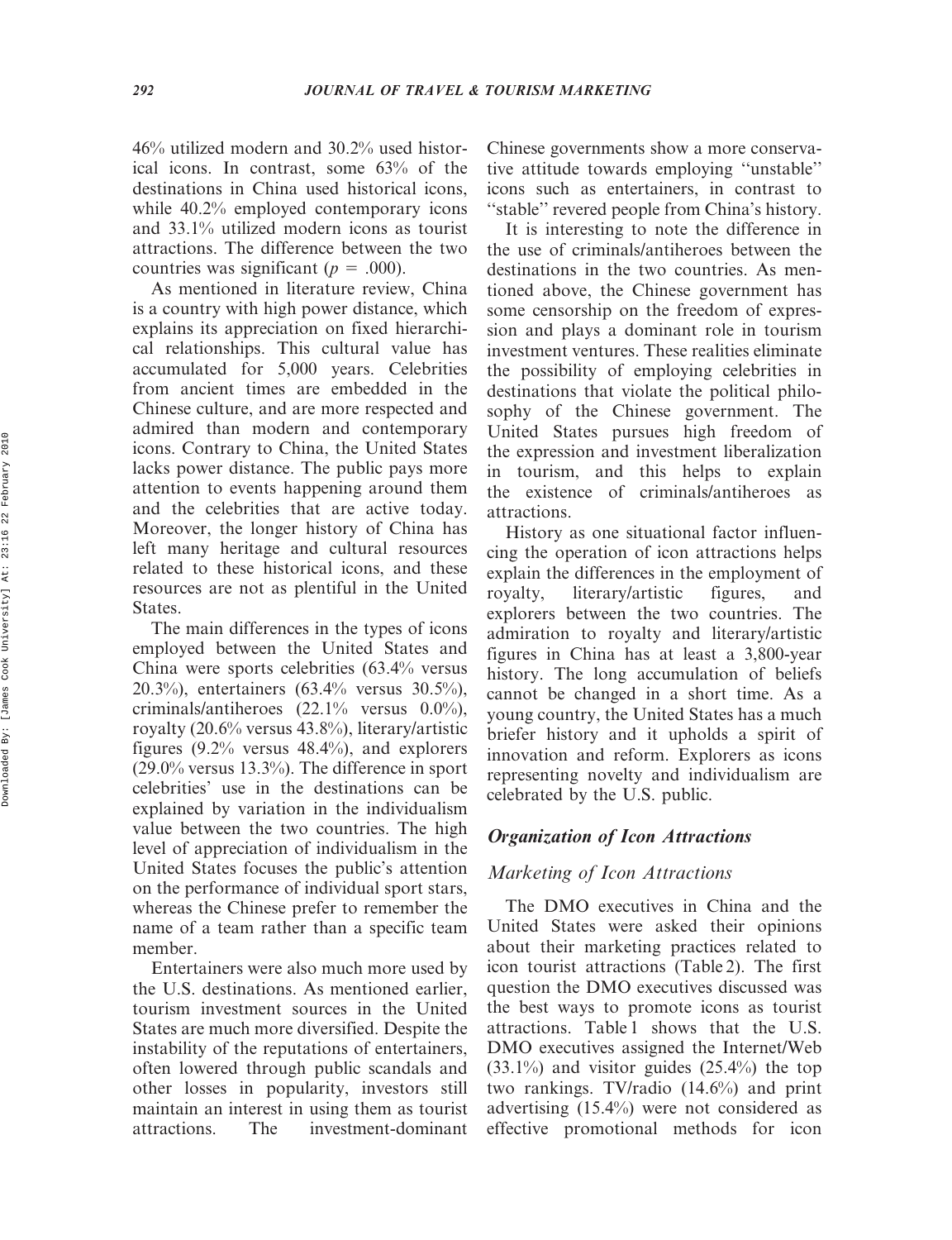| TABLE 2. Marketing of Icons as Tourist Attractions |  |  |  |  |  |
|----------------------------------------------------|--|--|--|--|--|
|----------------------------------------------------|--|--|--|--|--|

| <b>Actual Promotion Approaches Used for Icons as Tourism Attractions</b>                    |                                     |                      |            |                |            |
|---------------------------------------------------------------------------------------------|-------------------------------------|----------------------|------------|----------------|------------|
|                                                                                             | <b>United States</b><br>$(n = 130)$ | China<br>$(n = 126)$ | Chi-square | df             | Sig. Level |
|                                                                                             |                                     |                      | 44.72      | 5              | $0.000**$  |
| Print media advertising                                                                     | 15.40%                              | 13.50%               |            |                |            |
| Internet/Web                                                                                | 33.10%                              | 15.10%               |            |                |            |
| TV or radio                                                                                 | 14.60%                              | 50.80%               |            |                |            |
| <b>Brochures</b>                                                                            | 6.20%                               | 7.90%                |            |                |            |
| Visitor guides                                                                              | 25.40%                              | 9.50%                |            |                |            |
| Other                                                                                       | 5.40%                               | 3.20%                |            |                |            |
| What Has Been Done to Make Visitors Aware of the Association Between Icons and Destinations |                                     |                      |            |                |            |
|                                                                                             | <b>United States</b>                | China                | Chi-square | df             | Sig. Level |
|                                                                                             | $(n = 127)$                         | $(n = 124)$          |            |                |            |
|                                                                                             |                                     |                      | 13.09      | $\overline{4}$ | $0.011*$   |
| Agencies                                                                                    | 16.50%                              | 29.80%               |            |                |            |
| Outside forces, events, or organiza-                                                        | 7.90%                               | 8.90%                |            |                |            |
| tions                                                                                       |                                     |                      |            |                |            |
| A combination of the two above                                                              | 59.80%                              | 54.00%               |            |                |            |
| No definite opinion on this topic                                                           | 11.80%                              | 2.40%                |            |                |            |
| Other                                                                                       | 3.90%                               | 4.80%                |            |                |            |
| Degree of Concern With Publicity on Icon Attractions                                        |                                     |                      |            |                |            |
|                                                                                             | <b>United States</b>                | China                | Chi-square | df             | Sig. Level |
|                                                                                             | $(n = 127)$                         | $(n = 123)$          |            |                |            |
|                                                                                             |                                     |                      | 50.628     | 3              | $0.000**$  |
| Always concerned                                                                            | 22.00%                              | 52.80%               |            |                |            |
| Sometimes concerned                                                                         | 28.30%                              | 37.40%               |            |                |            |
| Rarely concerned                                                                            | 35.40%                              | 6.50%                |            |                |            |
| Never concerned                                                                             | 14.20%                              | 3.30%                |            |                |            |
| Whether to Use Individuals as Attractions if Associated With Another Place                  |                                     |                      |            |                |            |
|                                                                                             | <b>United States</b>                | China                | Chi-square | df             | Sig. Level |
|                                                                                             | $(n = 127)$                         | $(n = 123)$          |            |                |            |
|                                                                                             |                                     |                      | 9.551      | $\overline{2}$ | $0.008**$  |
| Yes                                                                                         | 42.70%                              | 59.70%               |            |                |            |
| No                                                                                          | 22.60%                              | 21.80%               |            |                |            |
| No definite opinion on this issue                                                           | 34.70%                              | 18.50%               |            |                |            |

 $*p < .05; **p < .01.$ 

attractions. However, more than half of the executives of Chinese tourism bureaus deemed TV/radio (50.8%) as the best way to promote icons as tourist attractions, followed by the Internet/Web (15.1%) and print media advertising (13.5%). The results of the chi-square analysis indicated that the difference between the United States and China was significant.

In North America, the Internet has become an indispensable part of people's lives, and industry practitioners have successfully exploited this promotion tool. However, although the use of Internet has also become more extensive in China, it is still not yet believed to be an effective promotional approach for icon attractions. Meanwhile, the effectiveness of TV or radio as promotional tools has been recognized by Chinese tourism bureaus for many years. A possible reason is the lower and more affordable advertising rates in China, especially compared with that in the United States.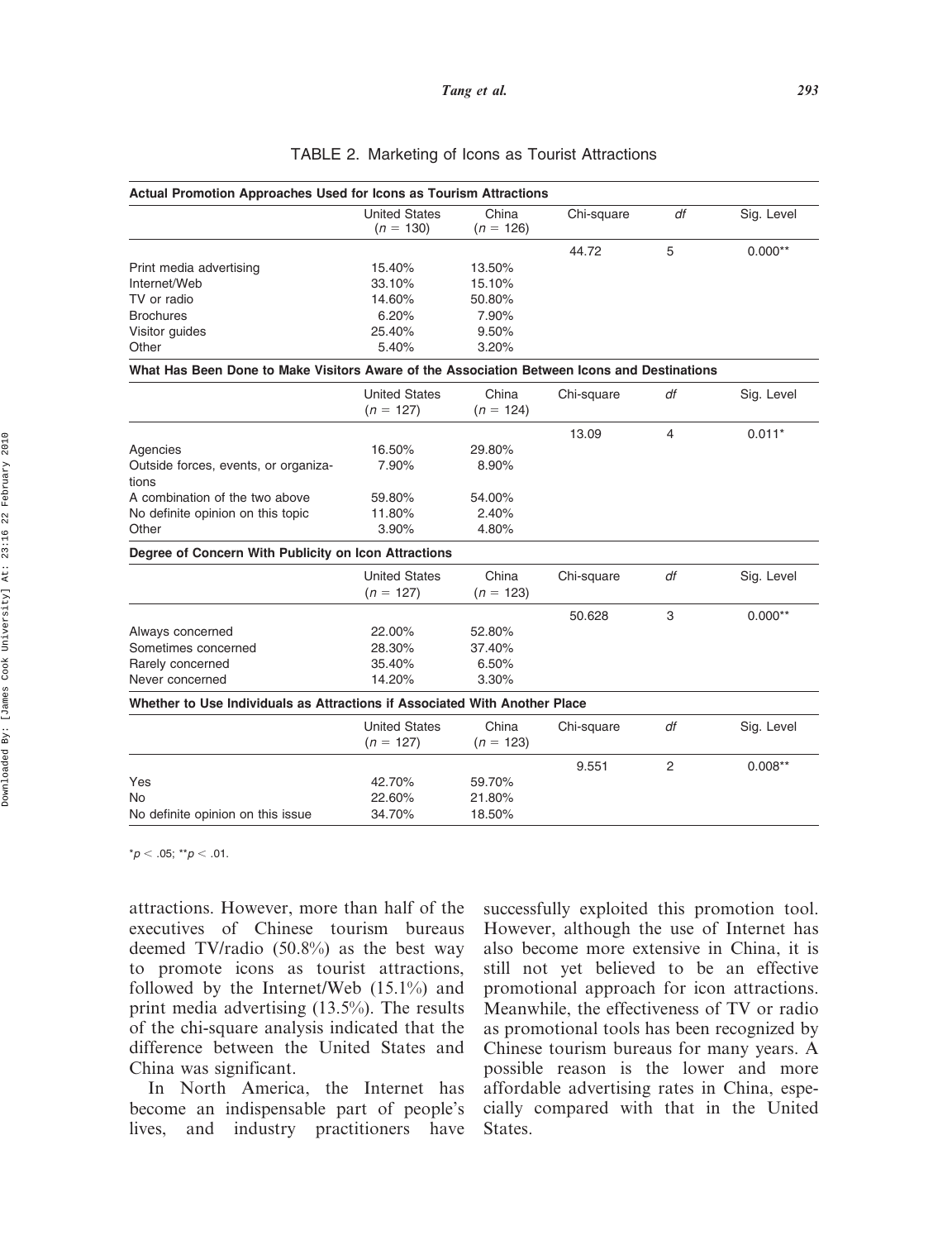Second, the executives were asked ''who'' contributes to making visitors aware of the association between icons and destinations: the effort of the destination alone; outside forces; or a combination of the two. This question tested the involvement and partnership of several parties to build the awareness of the association between icons and destinations. In both the United States (59.8%) and China (54.0%), more than a half of the destinations acknowledged that a combined effort of destination and outside agents created the awareness of the association between icons and destinations. Both groups of executives did not attribute much of the association to only outside forces, events, or organizations (i.e., 7.9% for United States and 8.9% for China). However, a higher proportion (29.8%) of the destinations in China attributed the awareness to their own efforts than in the United States. This may indicate that cooperative efforts between Chinese tourism bureaus and external organizations are not as prevalent as in the United States.

When the DMO executives in the U.S. and Chinese destinations were asked about their degrees of concern with publicity about the icons in various media sources, the views were quite different ( $p = .000$ ). More than half of DMAI executives were either rarely (35.4%) or sometimes (28.3%) concerned with the publicity about icons. In comparison, the DMO executives of the Chinese tourism bureaus showed a much higher level of concern with publicity related to icons (52.8% and 37.4%).

Some icons are associated with several places. This may bring promotional partnership opportunities, but there is the issue of which place really ''owns'' the icon. A significant difference  $(p = .008)$  in the DMO executives' opinions in the United States and China was found. The destinations in China (59.7% versus 42.7% in the United States) were more willing to utilize icons as attractions if they were associated with another place. However, the proportions who would not use the icons associated with other places were very similar  $(22.6\%$  in the United States and 21.8% in China). This difference is hard to explain, but the authors speculate that it may be partially due to the dissimilar stages of development of tourism in the two countries.

#### Development of Icon Attractions

The survey also explored the specific development projects that had been completed in the destinations to support the use of icons as attractions (Table 3). Many destinations in both the United States and China had no specific projects on icon attractions. Most of the destinations still depended on traditional physical facilities to attract tourists. From the words related to physical facilities, differences in history were evident (United States: museum and hall versus China: mausoleum and temple). The marketing of the existing icon attractions was also a discussion point here. Some interesting and innovative approaches were evident. For example, in some destinations of the United States, blogs within websites with the icons were employed; and the icons attended media events in destinations and did media interviews for the DMO. In China, specific tourist routes related to the icons across several destinations have been designed, such as ''red military tourism'' that utilizes celebrities of the Communist Party to commemorate revolutionary history.

#### Impacts of Icon Attractions

#### Visitor Numbers

Due to different scales of destinations in the sample, the percentages of visitors attracted by the icon attractions could better represent their drawing power than the absolute visitor numbers. From the results (Table 4), icon attractions were functioning more as supplements to the other tourism attractions in both the U.S. and China destinations. However, the icon attractions in China tended to have greater drawing power than those in the United States. As stated earlier, a huge inventory of heritage resources related to famous individuals exists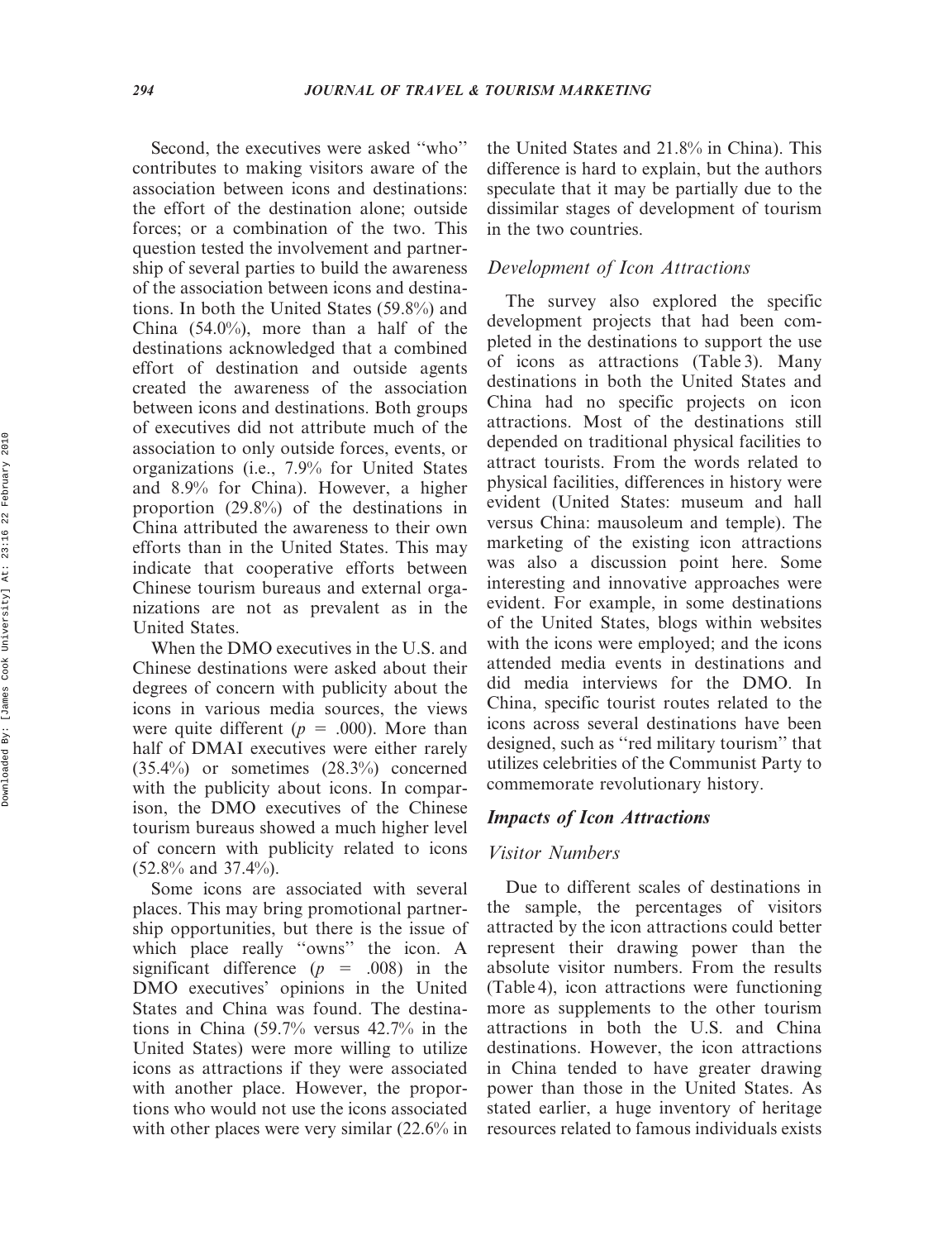TABLE 3. Development of Icons as Tourist Attractions

|                 | <b>United States</b>                                                                                                                                                                                                            | China                                                                                                                                                                                                                                                      |
|-----------------|---------------------------------------------------------------------------------------------------------------------------------------------------------------------------------------------------------------------------------|------------------------------------------------------------------------------------------------------------------------------------------------------------------------------------------------------------------------------------------------------------|
| Top 25<br>words | Museum, Marketing, Promote, Guide, Name,<br>Heritage, History, Image, Brochures, Campaign,<br>Events, Park, Works, Community, Festival, Hall,<br>Legacy, Logo, Pictures, President, Print, Publications,<br>Sports, Statue, Web | Temple, Mausoleum, Media, Event, Propaganda,<br>Portrait, Festival, Exhibition, Statue, Park, Exploitation,<br>Advertising, Newspaper, Culture, Brand, Development,<br>Image, TV, Cooperation, Organize, History, Seminar,<br>Marketing, Promote, Campaign |

in China due to its very long history. In addition, it is very common that cultural heritage resources associated with several icons exist within the same destination, which undoubtedly increases the overall drawing power of the pool of icon attractions in Chinese destinations. Another potential explanation may be found in the combination of attractions in U.S. destinations versus those in China. The destinations in China appear to have a much higher proportion of historic and sightseeing attractions that are associated with specific people. Destinations in the United States feature more modern and contemporary attractions that put more emphasis on visitor participation.

## Impacts on Residents' Daily Lives

When the executives were asked about the extent the icons' works or contributions impacted the contemporary daily lives of local residents, a significant difference was obtained (Table 4). The Chinese DMO executives perceived that icons had greater impact on the contemporary daily lives of

| TABLE 4. Impacts of Icons as Tourist Attractions |  |
|--------------------------------------------------|--|
|--------------------------------------------------|--|

| The Percentage of Visitors to Destinations due to Icon Attractions                                   |                                     |                      |            |    |            |
|------------------------------------------------------------------------------------------------------|-------------------------------------|----------------------|------------|----|------------|
|                                                                                                      | <b>United States</b><br>$(n = 124)$ | China<br>$(n = 124)$ | Chi-square | df | Sig. Level |
|                                                                                                      |                                     |                      | 7.36       | 3  | 0.061      |
| Less than 25%                                                                                        | 67.70%                              | 53.20%               |            |    |            |
| 25 to 49.9%                                                                                          | 20.20%                              | 25.80%               |            |    |            |
| 50 to 74.9%                                                                                          | 9.70%                               | 12.90%               |            |    |            |
| 75% or more                                                                                          | 2.40%                               | 8.10%                |            |    |            |
| The Extent the Icon's Work or Contributions Impacted the Contemporary Daily Lives of Local Residents |                                     |                      |            |    |            |
|                                                                                                      | <b>United States</b><br>$(n = 125)$ | China<br>$(n = 124)$ | Chi-square | df | Sig. Level |
|                                                                                                      |                                     |                      | 28.143     | 3  | $0.000**$  |
| Deeply impact                                                                                        | 8.00%                               | 24.40%               |            |    |            |
| Partially impact                                                                                     | 36.00%                              | 47.20%               |            |    |            |
| Have little or no impact                                                                             | 40.00%                              | 26.00%               |            |    |            |
| No definite opinion on this topic                                                                    | 16.00%                              | 2.40%                |            |    |            |
| <b>Investment on the Projects of Icon Attractions</b>                                                |                                     |                      |            |    |            |
|                                                                                                      | <b>United States</b><br>$(n = 64)$  | China<br>$(n = 70)$  | Chi-square | df | Sig. Level |
| Millions of dollars                                                                                  | 26.60%                              | 40.00%               | 18.418     | 3  | $0.000**$  |
| Less than 1 million dollars                                                                          | 31.30%                              | 8.60%                |            |    |            |
| Invest nothing in these projects                                                                     | 20.30%                              | 5.70%                |            |    |            |
| Unsure about the costs                                                                               | 21.80%                              | 45.70%               |            |    |            |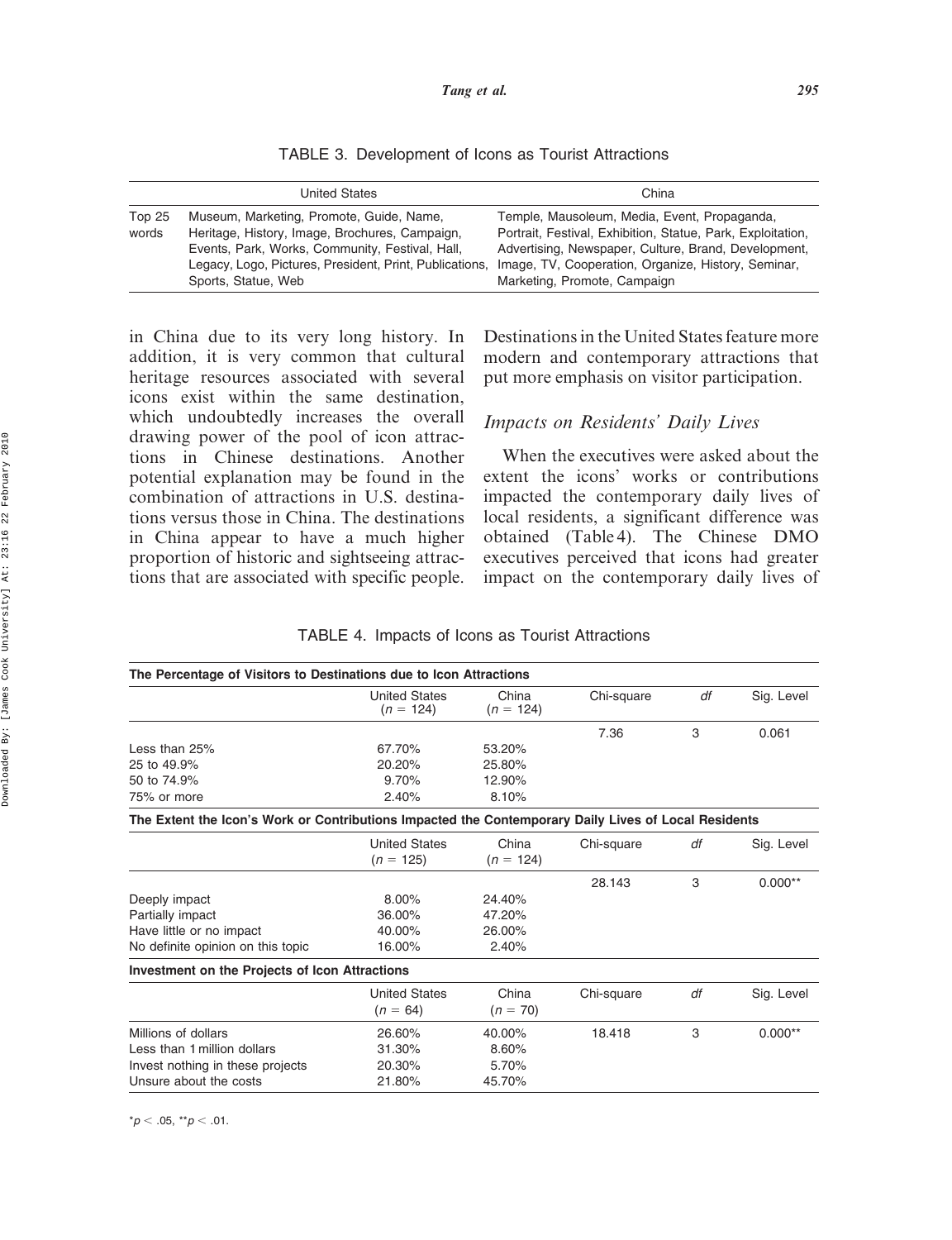local residents: 24.4% stating that icons had a deep impact, and 47.2% attributing a partial impact. In contrast, 40% of the U.S. DMO executives felt the icons had little or no impact on residents' daily lives, compared to 26% of the Chinese executives. As mentioned above, history and culture both have direct impacts on local residents' attitudes to icons. A good example is Qufu in Shandong, China, and the legendary birthplace of Kong Fu Zi (Confucius). The residents in Qufu are proud to be perceived as the decedents of Confucius and like to be seen as erudite and sophisticated.

#### Investment in Icon Attractions

The DMO executives were asked for an estimate of the investment costs of projects to support the use of icons as attractions in their destinations (Table 4). Only 64 executives in the United States and 70 in China provided responses. The proportion of destinations in China investing millions of dollars on icon attractions was much higher than in the United States. However, the percentages of the destinations investing less than 1 million dollars and nothing at all in the United States were both higher than those in China. Overall, the distribution of investment in the United States was comparatively more even than that in China.

## CONCLUSION AND IMPLICATION

This research examined a set of effectiveness criteria for examining icon attractions. Three situational factors influencing the operation of icon attractions (culture, history, and government involvement) were suggested and further identified in the comparison of the United States and China. The study also envisaged that icon attractions can be analyzed from three aspects: characteristics of icons, organization, and impacts. These effectiveness criteria might serve as a foundation for future research on famous individuals employed as tourist attractions. It may also be helpful

in the operation and management of icon attractions by industry practitioners.

The comparison of the use of icon attractions in the United States and China appeared to verify the choice and practical value of these effectiveness criteria. It also identified some potential advantages and disadvantages in the operation of icon attractions in the two countries, which provided a number of valuable managerial implications. For example, the selection of human icons as tourist attractions should be approached cautiously and with considerable thought. Icon distinctiveness is influenced by history, culture, government policies, and several other external factors. The employment of unsuitable icons may have disappointing results and adversely affect other existing attractions. A successful experience in employing a specific icon or icon type cannot necessarily be transferred to another culture setting or even to another destination within the same country.

From the marketing aspect, the importance of Internet as an advertising and promotion method used for icon attractions needs to be stressed, which is one disadvantage of the destinations in China. Today, the Internet offers more information than many media. At the same time, as an unrestrained medium, everyone can enter and state views freely. Therefore, more people are choosing to search for tourism information online. Additionally, the cost on promotion online is much lower than for some traditional advertising methods, such as TV and fullcolor magazines. Considering the Internet's relative advantages, it is the most highly recommended medium for promoting icons as tourist attractions.

Secondly, publicity on icons should be one of the key considerations for developing marketing strategies and is especially important for destinations employing living icons. This is a weakness of the destinations in the United States. Publicity is a deliberate attempt to manage the public's perception of a subject. The subjects of publicity include people, goods and services, organizations of all kinds, and works of art or entertainment.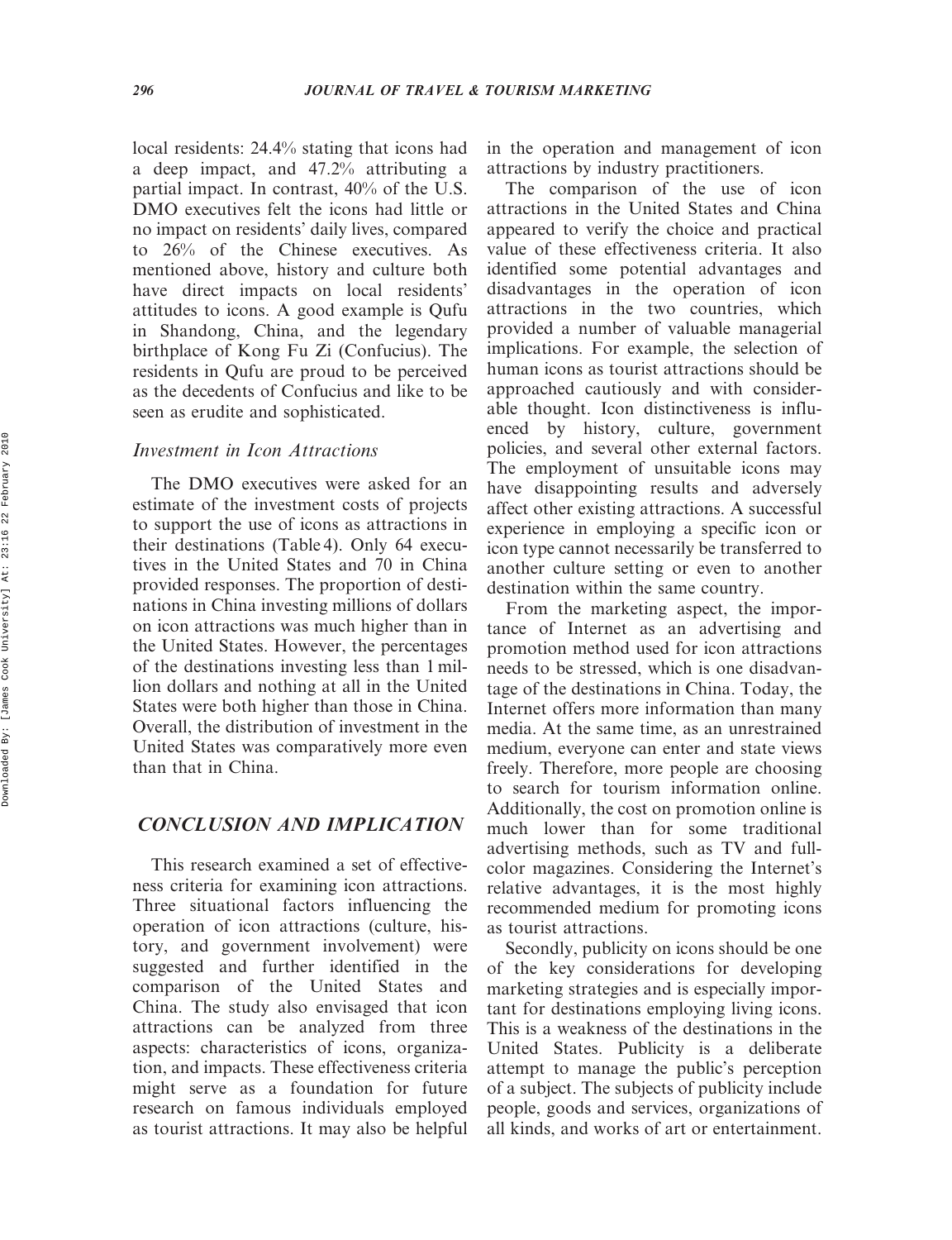From a marketing perspective, publicity is one component of promotion and a tool of public relations. The advantages of publicity are its relatively low costs and higher credibility. The disadvantages are the lack of control over how the releases are used and the low percentage of releases that are taken up by the media. To a large extent, the general public's attitude to celebrities is affected by publicity. A good example is the Bill Clinton sex scandal. To take the idea further, the public's attitude to famous individuals directly influences their decisions to visit destinations. Therefore, destinations must remain sensitive to the publicity on the icons employed as attractions, which will help them to make timely adjustments to marketing strategies.

Third, destinations should cooperate with other organizations in resource identification, icon attraction administration, marketing, and quality control. These organizations include: private-sector businesses, convention and visitor bureaus or regional tourism offices, trusts or friends society, and government agencies (Pearce et al., 2003).

The destinations employing icons as attractions often encounter the dilemma that celebrities' lives had an impact on many places and therefore several destinations have a claim of the individuals' pasts. These destinations can compete for a ''share of fame'' but also can develop many interesting cooperative programs. For example, through designing specific tourist routes connecting several destinations, they can more completely reflect the individual's life, providing interpretation with sufficient depth and subtlety to satisfy the deeplycommitted enthusiast as well as the mildly interested.

Another significant suggestion is on the development of icon attractions. Icon attractions can be central or peripheral attractions in destinations. Because the physical facilities for icon attractions usually need significant investment, it may not be necessary to devote scarce financial and human resources when they are only peripheral or sideline attractions. Alternatively, destinations can

organize events, festivals, and campaigns featuring famous figures every year to attract special-interest groups. Especially for living icons, Pearce et al. (2003) pointed out that ''the lives of contemporary figures are in a state of flux and their status as attraction figures has substantial potential to change. Accordingly, short-term rather than longterm tourism strategies are likely to be the most appropriate for capitalizing on the icon potential of living legends.''

## LIMITATIONS AND FUTURE RESEARCH NEEDS

Although this research provided a useful framework for icon attractions, it also had some limitations. First, there is a limited amount of academic research literature directly associated with icon attractions. Therefore, the design of the questionnaire lacked in some degree of theoretical foundation. Second, limitations of time and funds dictated that the samples of destinations in both countries were relatively small, and consequently the results should be considered exploratory. The use of different datagathering procedures in the two nations represents another major limitation of this study. Of course, varying conditions across nations often dictate the use of different data-gathering methods, and some research has been conducted that indicates such practices do not necessarily affect the comparability of the results (Webster, 1966). Nevertheless, the results of this study should be interpreted with this limitation in mind.

The research on icons as tourism attractions is still at the initial stage and there are many opportunities for further research. Culture, history, and government involvement in tourism are all broad fields. This study only touched tips of the iceberg. The extension of the discussion on these three situational factors into the realm of developing icon attractions presents as an additional research and marketing opportunity. Second, the effectiveness criteria in this study only presented three aspects and underlining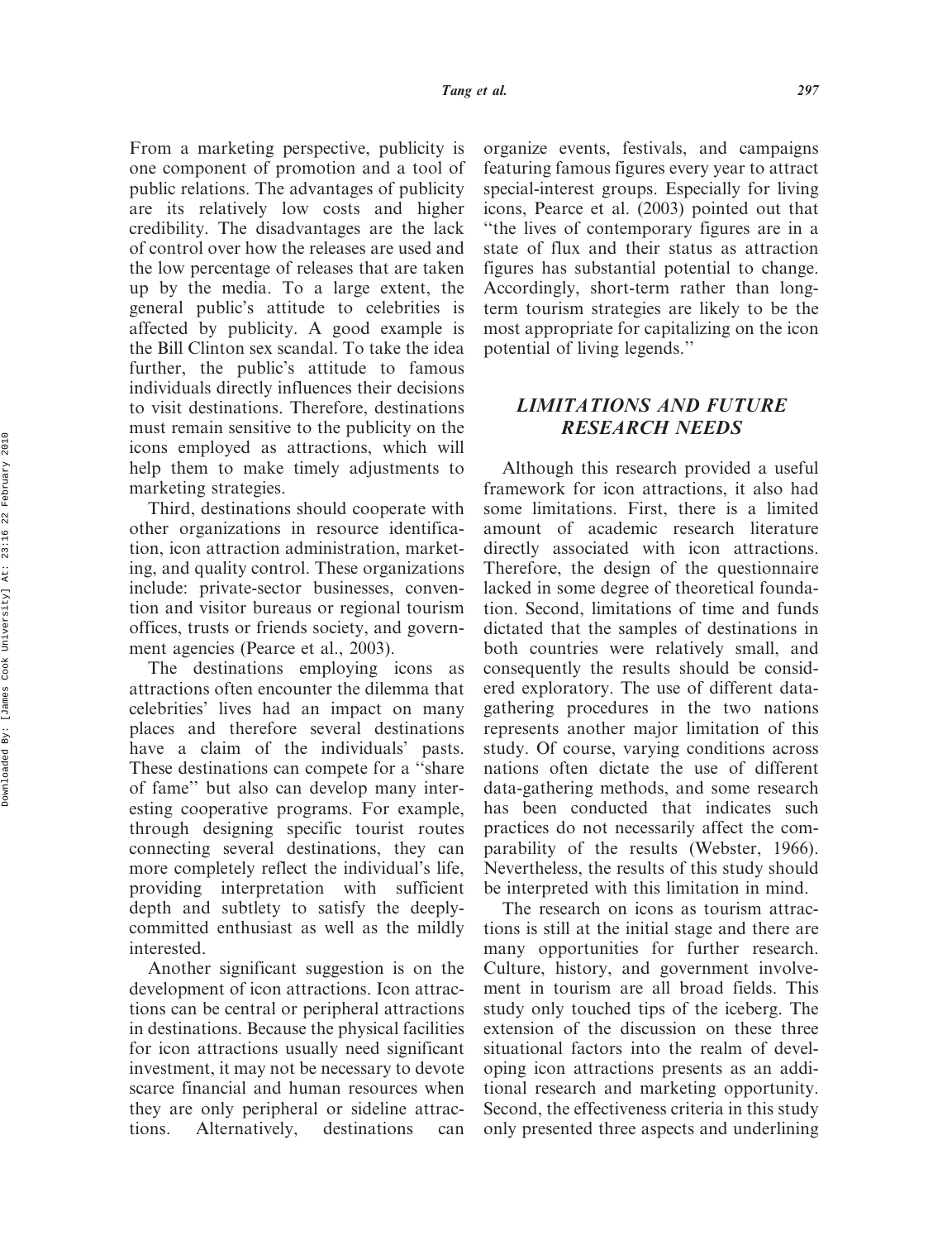situational factors in the operation of icon attractions. The relationships among these factors in the effectiveness models also need to be determined in further research. Third, more factors related to the icons themselves should be included in the effectiveness criteria, such as scale of fame (geographic area of notoriety, e.g., worldwide versus local), length of fame (number of years, e.g., enduring fame versus short-lived), generational (ability to span generations, i.e., icon's life spanned generations or appeal spanned generations). The last but not least important, the research needs to be expanded to more nations in the eight culture clusters designed by Hofstede (1983), such as European (Pan-Europe) and Asian (Pan-Asia) countries, Canada and other North and South American countries (Pan-America), and Australia and New Zealand.

## REFERENCES

- Alden, D. L., Hoyer, W. D., & Lee, C. (1993, April). Identifying global and culture-specific dimensions of humor in advertising: A multinational analysis. Journal of Marketing, 57, 64-75.
- Atuahene-Gima, K., & Li, H. (2002). When does trust matter? Antecedents and contingent effects of supervisee trust on performance in selling new products in China and the United States. Journal of Marketing, 6(3), 61-82.
- Baker, C. E. (1989). Human liberty and freedom of speech. Cambridge, MA: Harvard University Press.
- Beeton, S. (2001). Lights, camera re-action: How does film-induced tourism affect a country town? In M. Rogers & Y. Collins (Ed.), The future of Australia's country towns (pp. 172-183). Victoria, Australia: La Trobe University.
- Beeton, S. (2005). Film-induced tourism. Clevedon, UK: Channel View Publications.
- Bramwell, B. L., & Lane, B. (1993). Sustainable tourism: An evolving global approach. Journal of Sustainable Tourism, 1(1), 1-5.
- Brislin, R.W. (1980). Translation and content analysis of oral and written material. In H. C. Triandis & J. W. Berry (Eds.), Handbook of cross-cultural psychology (Vol. 1, pp. 389–444). Boston: Allyn and Bacon.
- Brislin, R.W., Lonner,W. J., & Thorndike, R.M. (1973). Cross-cultural research methods. New York: Wiley.
- Busby, G., & Klug, J. (2001). Movie-induced tourism: The challenge of measurement and other issues. Journal of Vacation Marketing, 7(4), 316-322.
- Cao, S., Hu, C., Liu, H., & Sun, S. (2004). Significance and strategy of developing Zhaojun culture and tourism [昭君文化旅游开发的现实意义与战略构 想]. Journal of China Three Gorges University, 26 (2), 20-24.
- Chan, W. (1986). Chu Hsi and Neo-Confucianism. Honolulu: University of Hawaii Press.
- Chang, K. C. (1983). Art, myth, and ritual: The path to political authority in ancient China. Cambridge, MA: Harvard University Press.
- Cheng, A. (2001). Case definition and culture: Are people all the same? British Journal of Psychiatry, 179, 1-3.
- Chu, G., & Ju, Y. (1993). The Great Wall in ruins: Communication and cultural change in China. Albany: State University of New York Press.
- Congressional-Executive Commission on China. (2006). Freedom of expression, speech, and the press [Electronic version]. Retrieved May 2006, from http://www.cecc.gov/pages/virtualAcad/exp/index. php?PHPSESSID=9ccd2f49e54451cc78de30c13da 5a677
- Craig, S., & Douglas, S. (2000). International marketing research. Chichester, UK: Wiley.
- Denton, K. A. (2005). Museums, memorial sites and exhibitionary culture in the people's republic of China. The China Quarterly, 183, 565-586.
- Du, C. (2001). On the freedom of expression [论表达自 由]. China Legal Science, 3, 56-63.
- Earley, C., & Gibson, C. (1998). Taking stock in our progress on individualism-collectivism: 100 years of solidarity and community. Journal of Management, 24(3), 265-304.
- Fish, S. (1994). There's no such thing as free speech and it's a good thing too. New York: Oxford University Press.
- Formica, S. (1996). Political risk analysis in relation to foreign direct investment: A view from the hospitality industry. The Tourist Review, 51(4), 15-23.
- Frith, K. T., & Wesson, D. (1991). A comparison of cultural values in British and American print advertising: A study of magazines. Journalism Quarterly, 68(1–2), 216-223.
- Garrod, B. F., & Fyall, A. (2000). Managing heritage tourism. Annals of Tourism Research, 27(3), 682-706.
- Hao, S. (2001). On the market proceeding development of China's tourism industry and governmental conduct [论我国旅游产业的市场化发展与政府行  $\sharp$ ]. Tourism Tribune, 16(2), 19-22.
- Ho, D. (1979). Psychological implications of collectivism: With special reference to the Chinese case and Maoist dialectics. In L. H. Eckensberger, W. J. Lonner, & Y. H. Poortinga (Eds.), Cross-cultural contributions to psychology (pp. 143-50). Lisse, Netherlands: Swets and Zeitlinger.
- Hofstede, G. (1983, Spring/Summer). National cultures in four dimensions: A research-based theory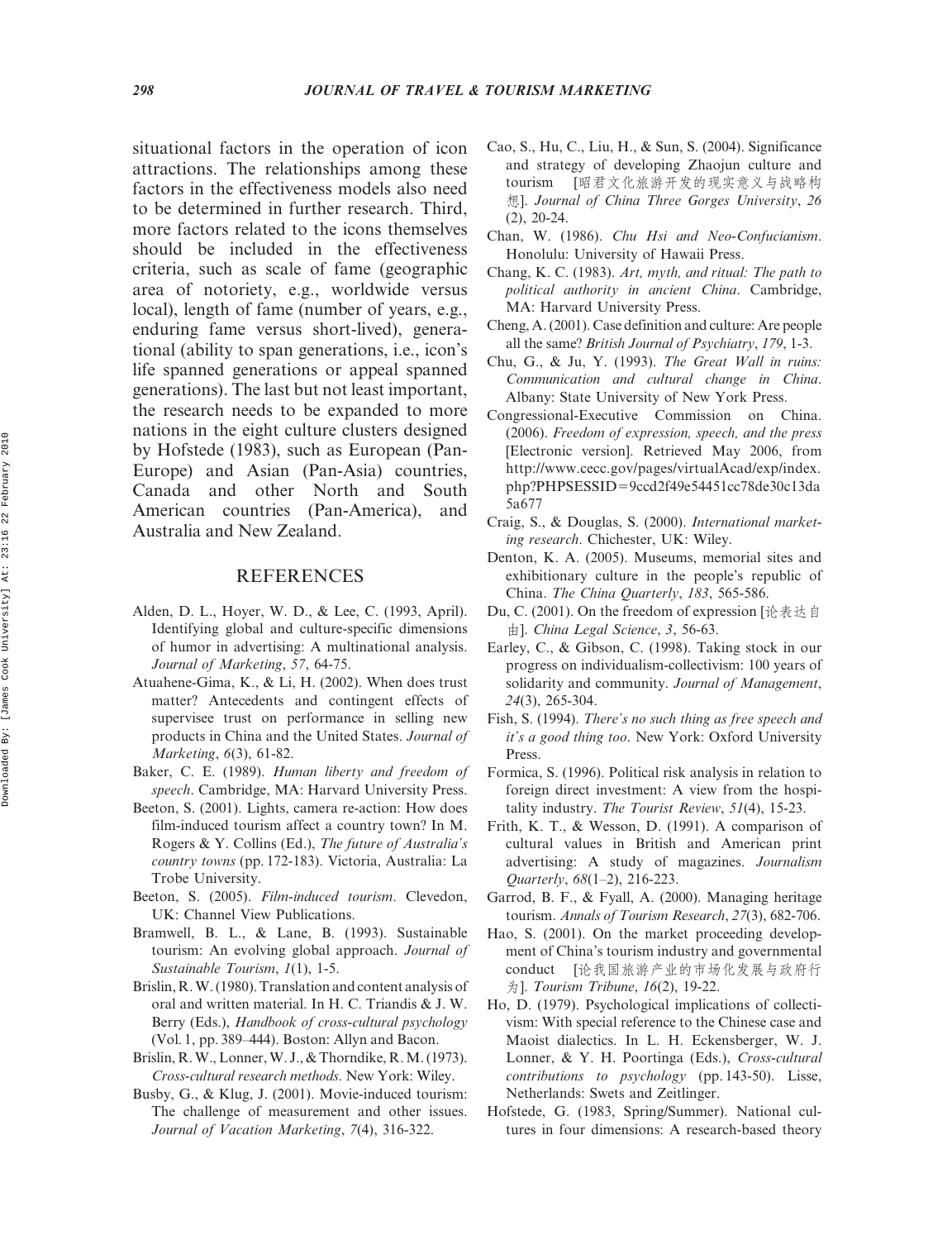of cultural differences among nations. International Studies of Management & Organization, 13, 46-74.

- Hofstede, G. (1984). Culture's consequences: International differences in work-related values (Abridged ed.). Beverly Hills: CA: Sage.
- Hofstede, G. (1985). The interaction between national and organizational value systems. Journal of Management Studies, 22(4), 347-357.
- Huang, R. (1997). China: A macro history. Armonk, NY: M. E. Sharpe.
- Hudson, S., & Ritchie, J. B. (2006). Promoting destinations via film tourism: An empirical identification of supporting marketing initiatives. Journal of Travel Research, 44(4), 387-396.
- Jafari, J. (1987). Tourism models: The sociocultural aspects. Tourism Management, 8, 151-159.
- Jiang, L., & Jiang, J. (2004). The comparative analyses on the heroic complex and monarch complex—The origin and tendency of the heroic complex [英雄情 结与帝王情结的比较分析*–*兼论英雄情结的缘起与 走向]. Journal of Inner Mongolia University for Nationalities, 30(1), 57-60.
- Kalven, H. (1988). A worthy tradition: Freedom of speech in America. New York: Harper & Row Inc.
- Kasser, T. R., & Ryan, R. M. (1996). Further examining the American dream: Differential correlates of intrinsic and extrinsic goals. Personality and Social Psychology Bulletin, 22(3), 280-287.
- Katz, H. L., & Lee, W. (1992). Ocean apart: An initial exploration of social communication differences in U.S. and UK primetime television advertising. International Journal of Advertising, 11(1), 257-267.
- Kramer, M. (2002). Why freedoms do not exist by degrees. Political Studies, 50(2), 230-243.
- Lai, W. (2004). The effect of historical and cultural celebrities in tourism [旅游业中的历史文化名人效 应]. Journal of Chongqing Three Gorges University, 20(6), 68-71.
- Langton, R. (1990). Whose right? Ronald Dworkin, women, and pornographers. Philosophy and Public Affairs, 19(4), 311-360.
- Langton, R. (1993). Speech acts and unspeakable acts. Philosophy and Public Affairs, 22(4), 293-331.
- Lew, A. (1987). A framework of tourist attraction research. Annals of Tourism Research, 14, 553-575.
- Li, D. (1978). The ageless Chinese. New York: Charles Scribner's.
- Li, E., & Zheng, X. (2004). Review on the limitation of the constitutional basic rights from the Sun Zhigang's case [由孙志刚案看宪法基本权利的限 **制]. Jurists Review, 2, 64-68.**
- Li, F. (2002). Practice and trend of Chinese tourism development investment and financing [中国旅游开 发投融资实践及走向]. Journal of Yuzhou University, 19(6), 17-19.
- Li, X., & Yang, J. (2003). On the harmonization of speech freedom of privacy [论言论自由与隐私权之 协调]. China Legal Science, 5, 87-95.
- Li, Z. (2003). Three Gorges' celebrity culture and exploitation of tourism [三峡名人文化与旅游开发]. Journal of China Three Gorges University, 25(5), 10- 13.
- Liu, X. (2002). A study of Confucius' view on ''the art of governance" [论孔子之"政"]. Journal of Guangzhou University, 7, 39-42.
- Liu, Y. (2006). Expanding tourism financing way [拓展 旅游融资方式]. Special Zone Economy, 6, 221-222.
- Messner, S., & Rosenfeld, R. (1994). Crime and the American dream. Belmont, CA: Wadsworth Publishing Co.
- Mill, R. C., & Morrison, A. M. (2006). The tourism system. Dubuque, IA: Kendall/Hunt.
- Oh, T. (1976). Theory Y in the People's Republic of China. California Management Review, 19(2), 77- 84.
- Pearce, P., Morrison, A., & Moscardo, G. (2003). Individuals as tourist icons: A developmental and marketing analysis. Journal of Hospitality & Leisure Marketing, 10(1–2), 63-85.
- Peng, H. (2006). Thinking on the "Filial Piety" [关于 承接传统''孝道''的理论思考]. Journal of Beijing Administrative College, 6, 80-83.
- Qin, X. (2005). Cultural conflict and mergence in the transnational operation of enterprises [企业跨国经 营中的文化冲突与融合]. Economy and Management, 19(5), 34-37.
- Raz, J. (1986). The morality of freedom. Oxford, UK: Oxford University Press.
- Riley, J. (1998). Mill on liberty. New York: Routledge.
- Riley, R., Baker, D., & Doren, C. V. (1998). Movie induced tourism. Annals of Tourism Research, 25 (4), 919-935.
- Robinson, M., & Andersen, H. C. (2004). Literature and tourism. London: Thomson Learning EMEA.
- Robinson, R. (1992). Globalization. London: Sage.
- Rose, G. M. (1997). Cross-cultural values research: Implications for advertising. In L. R. Kahle & L. Chiagouris (Eds.), Values, lifestyles and psychographics (pp. 389-400). Hillsdale, NJ: Lawrence Erlbaum.
- Roth, M. S. (1995, May). The effects of culture and socioeconomics on the performance of global brand image strategies. Journal of Marketing Research, 32, 163-175.
- Schwartz, S. H. (1992). Universals in the content and structure of values: Theoretical advances and empirical tests in 20 countries. In M Zanna (Ed.), Advances in experimental social psychology (Vol. 25, pp. 1–65). Orlando, FL: Academic Press.
- Skinner, W. (1977). Cities and the hierarchy of local systems. In W. Skinner (Ed.), The city in late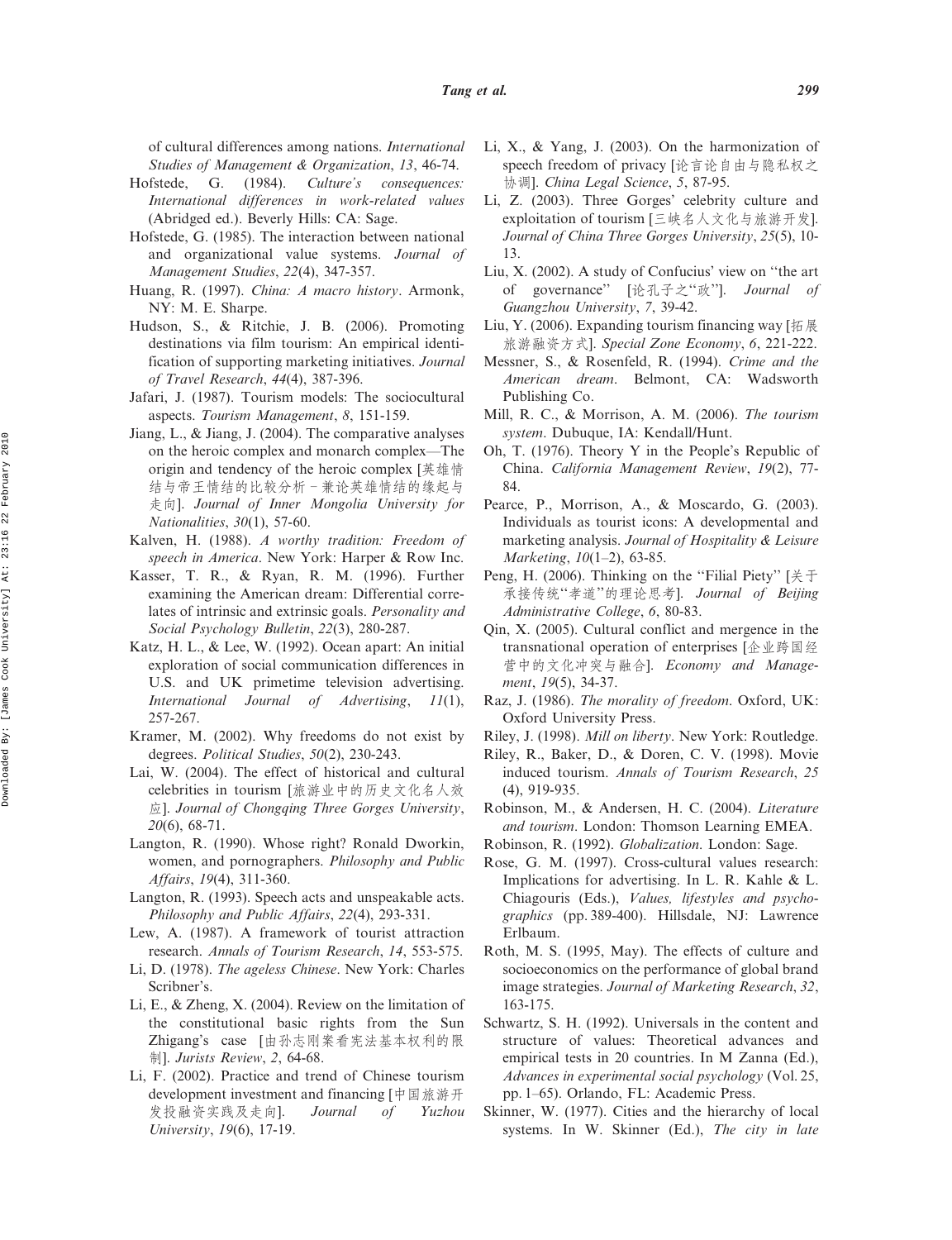imperial China (pp. 275-351). Stanford, CA: Stanford University Press.

- Spence, J. (1985). Achievement American style: The rewards and costs of individualism. American Psychologist, 40(12), 1285-1295.
- Sunstein, C. (1994). Democracy and the problem of free speech. New York: Free Press.
- Torres, N. J. (2004). It's history: How the spirit of innovation has shaped the Nation-Smart—Brief article [Electronic version]. Retrieved January 1, 2006, from http://findarticles.com/p/articles/ mi\_m0DTI/is\_1\_32/ai\_112166723
- Triandis, H. C. (1995). Individualism and collectivism. Boulder, CO: Westview.
- Wang, M. (2005). The influence of culture in management strategies [中美企业文化对企业战略管理的影 响]. China VENTURE Capital & High-Tech, 1, 53-55.
- Watt, C. (2006).  $Q \& A$  about politics and tourism [Electronic version]. Retrieved May 2006, from http:// www.tourism.umn.edu/education/ctd/qa/b.html
- Webster, L. (1966). Comparability in multi-country surveys. Journal of Advertising Research, 6, 14-18.
- World Trade Organization. (1999). Trade policy reviews—United States 1999. Retrieved March 12, 2008, from http://www.wto.org/english/tratop\_e/tpr\_ e/tp108\_e.htm
- Xia, Z. (2001). On political characteristic of Chinese feudal autocracy [中国封建专制主义的政治特征]. Journal of Anqing Teachers College, 4, 1-3.
- Xiao, S. (2004). Traditional ruling by virtue: An orientation of political civilization [传统德治的政 治文明定位]. Social Sciences in Yunnan, 1, 30-34.
- Xu, J. (2006). Culture in management strategies— Comparison between China and the U.S. [企业管理 思维中的文化因素——中美的比较分析]. Modern Management Science, 10, 45-47.
- Yamashita, S., Din, K. H., & Eades, J. S. (1997). Tourism and cultural development in Asia and

Oceania. Kuala Lumpur, Malaysia: National University of Malaysia Press.

- Yang, G. (2002a). The leading role of government in developing tourism in China after entering WTO [加入WTO后我国旅游发展中政府的主导作用]. Journal of Yunnan Normal University, 34(5), 128-131.
- Yang, P. (2002b). On the protection and restraint of freedom of speech [论言论自由的保护及其限制]. Journal of Lanzhou Railway University, 21(2), 72-76.
- Yin, X., Zhu, H., & Gan, M. (2005). Study on product characteristics and developing modes of red tourism [红色旅游产品特点和发展模式研究]. Human Geography, 20(2), 34-37.
- Ying, Z. (2001). Discussion on the establishment of the 21st century ''Qufu City Group'' [建立21世纪''大曲 阜''的探讨]. Urban Planning Forum, 6, 75-76.
- Zarsky, L. (1999). International investment rules and the environment: Stuck in the mud? [Electronic version]. Retrieved May 1, 2006, from http://www. fpif.org/briefs/vol4/v4n22env\_body.html
- Zhang, S. (2002). On government-guided tourist development strategy [止言政府主导型旅游发展战 略]. Journal of Anhui University,  $26(1)$ , 118-121.
- Zhang, W. (2001). Attaching importance to the protection of the ''former residences of the Celebrities'' [名人故居旅游文化资源的保护]. The Ideological Front, 27(6), 50-54.
- Zhao, X. (2004). The discussion of Chinese literators' abnormal death [谈中国文人的非正常死亡]. Journal of Anshan Normal University, 1, 76-79.

SUBMITTED: January 21, 2008 FINAL REVISION SUBMITTED: May 20, 2008 ACCEPTED: June 11, 2008 REFEREED ANONYMOUSLY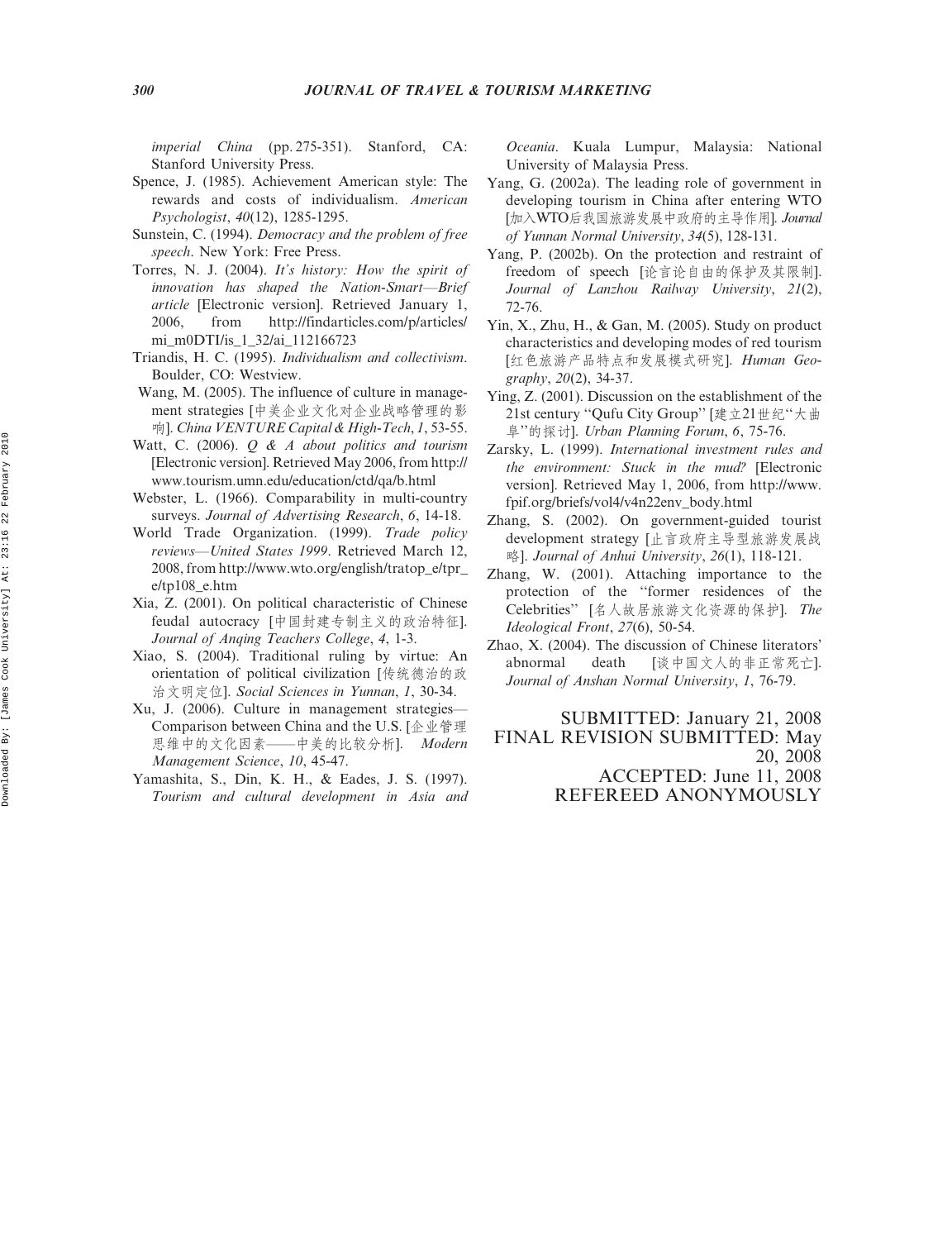#### APPENDIX

Individuals as Tourist Icon Attractions **Study** 

Part 1: General Opinions on the Characteristics of Individuals as Tourist Icon **Attractions** 

- 1. In general, what era of icons do you use in your destination? (Check as many as apply)
	- $\Box$  Historic (17th century or before)
	- $\Box$  Modern (18th or 19th century)
	- $\Box$  Contemporary (20th or 21st century)
- 2. What type of icons do you use in your destination? (Check a many as apply)
	- $\Box$  Sports
	- $\Box$  Entertainers
	- $\Box$  Criminals/antiheroes
	- $\Box$  Literary/artistic figures
	- $\Box$  Royalty
	- $\Box$  Explorers
	- $\Box$  Religious figures
	- $\Box$  Military figures
	- $\square$  Mythical figures/book characters
	- $\Box$  Inventors
	- $\Box$  Political
	- $\square$  Business/philanthropy

#### Part 2: Organizations of Individual Icons in Your Destination as Tourist Icon Attractions

- 1. What do you think is the best way to 3. promote an icon as a tourist attraction? (Check only one)
	- $\Box$  Print media advertising
	- $\Box$  Internet/Web
	- $\Box$  TV or radio
	- $\Box$  Brochures
	- $\Box$  Visitor guides
	- $\Box$  Other
- 2. What has been done to make visitors 4. aware of the association between the

icon or icons and your destinations? (Check only one)

 $\Box$  Agencies, including yours, have taken action to make your destination more popular with visitors due to the association with the icon or icons  $\Box$  Outside forces, events, or organizations have made your destination more popular with visitors due to the association with the icon or icons  $\Box$  A combination of the two above  $\Box$  No definite opinion on this topic  $\Box$  Other

- 3. Are you concerned with the types of 5. publicity about the icon/icons in various media sources—print media, Internet, TV, or radio—and its impacts on your destination? (Check only one)
	- $\Box$  Always concerned
	- $\square$  Sometimes concerned
	- $\Box$  Rarely concerned
	- $\Box$  Never concerned
- 4. Would you use an individual to attract visitors to your destination if she or he was also associated with another place or places? (Check only one) 6.
	- $\Box$  Yes
	- $\Box$  No
	- $\Box$  No definite opinion on this issue
- What specific development projects have been completed in your destination to support the use of the icon/ icons as attractions (Please describe in writing) 7.

#### Part 3: Impacts of Icons as Attractions in Your Destination

8. What percentage of the visitors to your destination comes because of the icon/ icons? (Check only one)